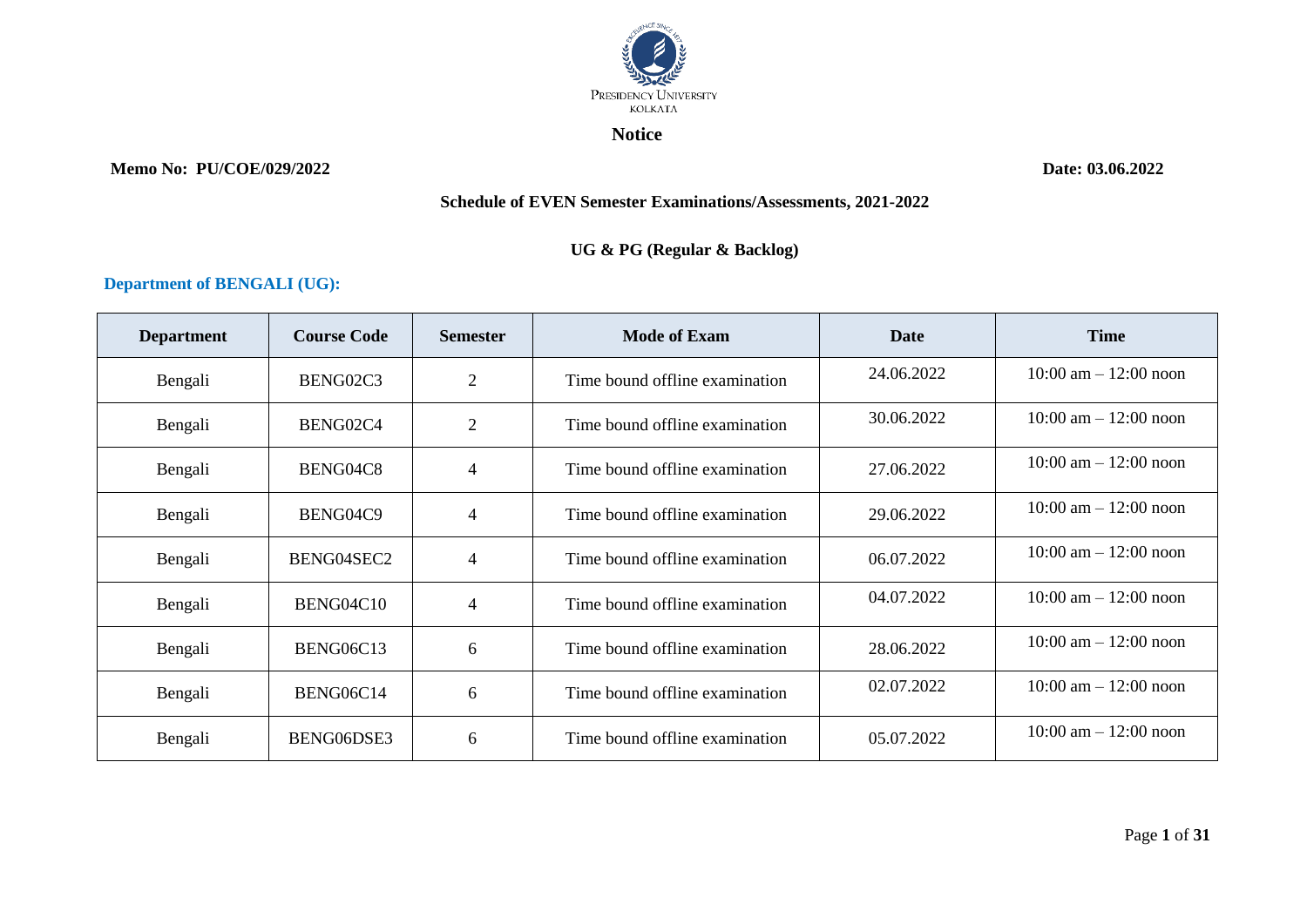# **Department of BENGALI (PG):**

| <b>Department</b> | <b>Course Code</b> | <b>Semester</b> | <b>Mode of Exam</b>                          | Date       | <b>Time</b>                         |
|-------------------|--------------------|-----------------|----------------------------------------------|------------|-------------------------------------|
| Bengali           | <b>BENG0801</b>    | $\overline{2}$  | Time bound offline examination               | 24.06.2022 | $2:00 \text{ pm} - 4:00 \text{ pm}$ |
| Bengali           | <b>BENG0802</b>    | $\overline{2}$  | Time bound offline examination               | 28.06.2022 | $2:00 \text{ pm} - 4:00 \text{ pm}$ |
| Bengali           | <b>BENG0803</b>    | $\overline{2}$  | Time bound offline examination               | 30.06.2022 | $2:00 \text{ pm} - 4:00 \text{ pm}$ |
| Bengali           | <b>BENG0804</b>    | $\overline{2}$  | Time bound offline examination               | 05.07.2022 | $2:00 \text{ pm} - 4:00 \text{ pm}$ |
| Bengali           | <b>BENG1001</b>    | $\overline{4}$  | Time bound offline examination               | 27.06.2022 | $2:00 \text{ pm} - 4:00 \text{ pm}$ |
| Bengali           | <b>BENG1002</b>    | 4               | Time bound offline examination               | 29.06.2022 | $2:00 \text{ pm} - 4:00 \text{ pm}$ |
| Bengali           | <b>BENG1003</b>    | $\overline{4}$  | Time bound offline examination               | 04.07.2022 | $2:00 \text{ pm} - 4:00 \text{ pm}$ |
| Bengali           | <b>BENG1004</b>    | 4               | Time bound offline examination<br>06.07.2022 |            | $2:00 \text{ pm} - 4:00 \text{ pm}$ |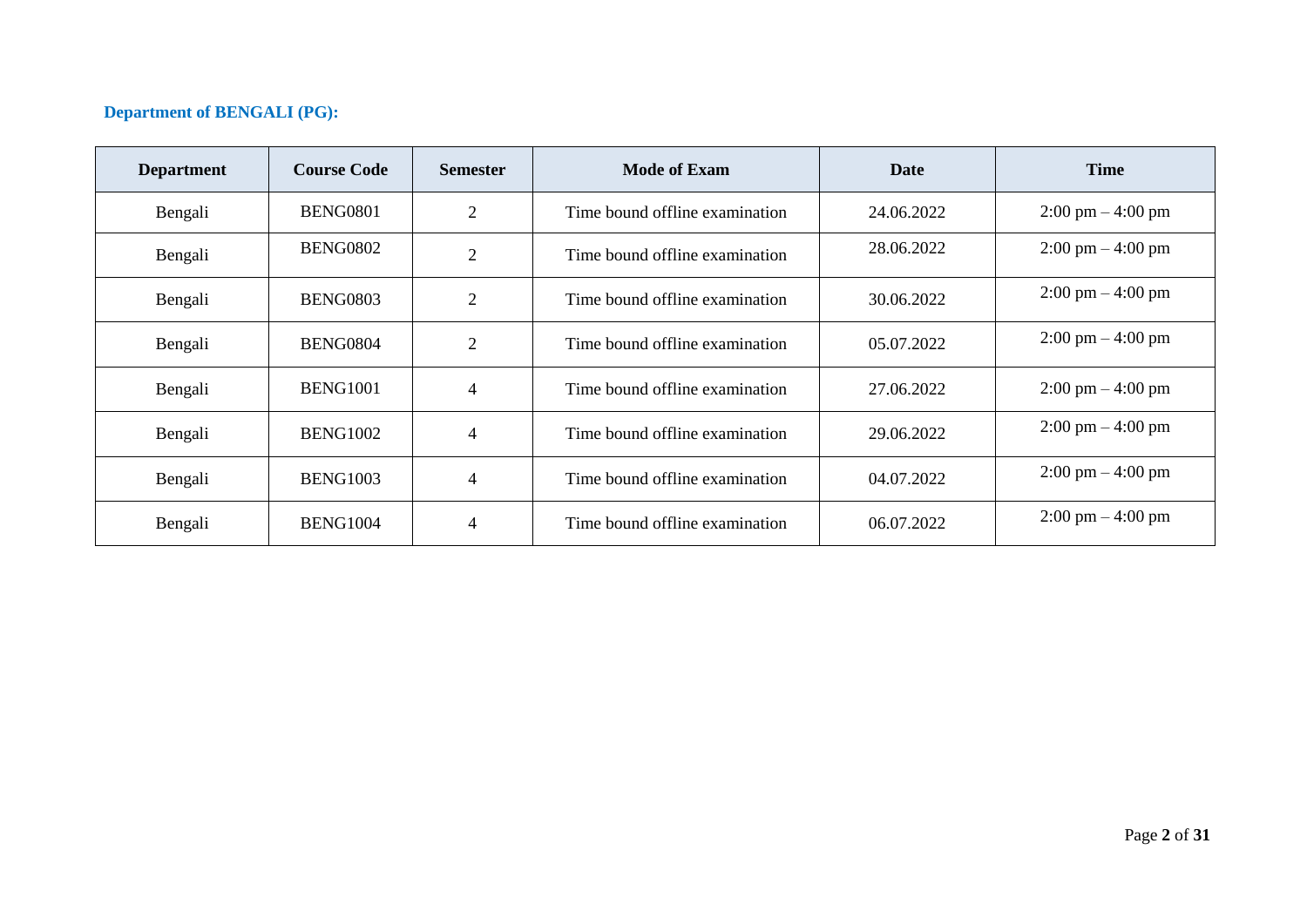| <b>Department</b> | <b>Course Code</b> | <b>Semester</b>          | <b>Mode of Exam</b>                                                                     | <b>Date</b>                | <b>Time</b>                  |
|-------------------|--------------------|--------------------------|-----------------------------------------------------------------------------------------|----------------------------|------------------------------|
| Biotechnology     | <b>BT0801</b>      |                          | Time bound offline examination                                                          | 27.06.2022                 | $11am-1pm$                   |
| Biotechnology     | <b>BT0802</b>      | $\overline{\mathcal{L}}$ | Time bound offline examination                                                          | 30.06.2022                 | $11am-1pm$                   |
| Biotechnology     | <b>BT0803</b>      | ◠                        | Time bound offline examination                                                          | 04.07.2022                 | $11am-1pm$                   |
| Biotechnology     | <b>BT1001</b>      | 4                        | Time bound offline examination                                                          | 24.06.2022                 | $11am-1pm$                   |
| Biotechnology     | <b>BT1002</b>      | 4                        | Time bound offline examination<br>28.06.2022<br>(Presentation and Viva)<br>& 29.06.2022 |                            | $12$ pm-4 pm                 |
| Biotechnology     | <b>BT1003</b>      | 4                        | Time bound offline examination<br>(Presentation and Viva)                               | 05.07.2022<br>& 06.06.2022 | $12 \text{ pm-}4 \text{ pm}$ |

### **School of Biotechnology (PG):**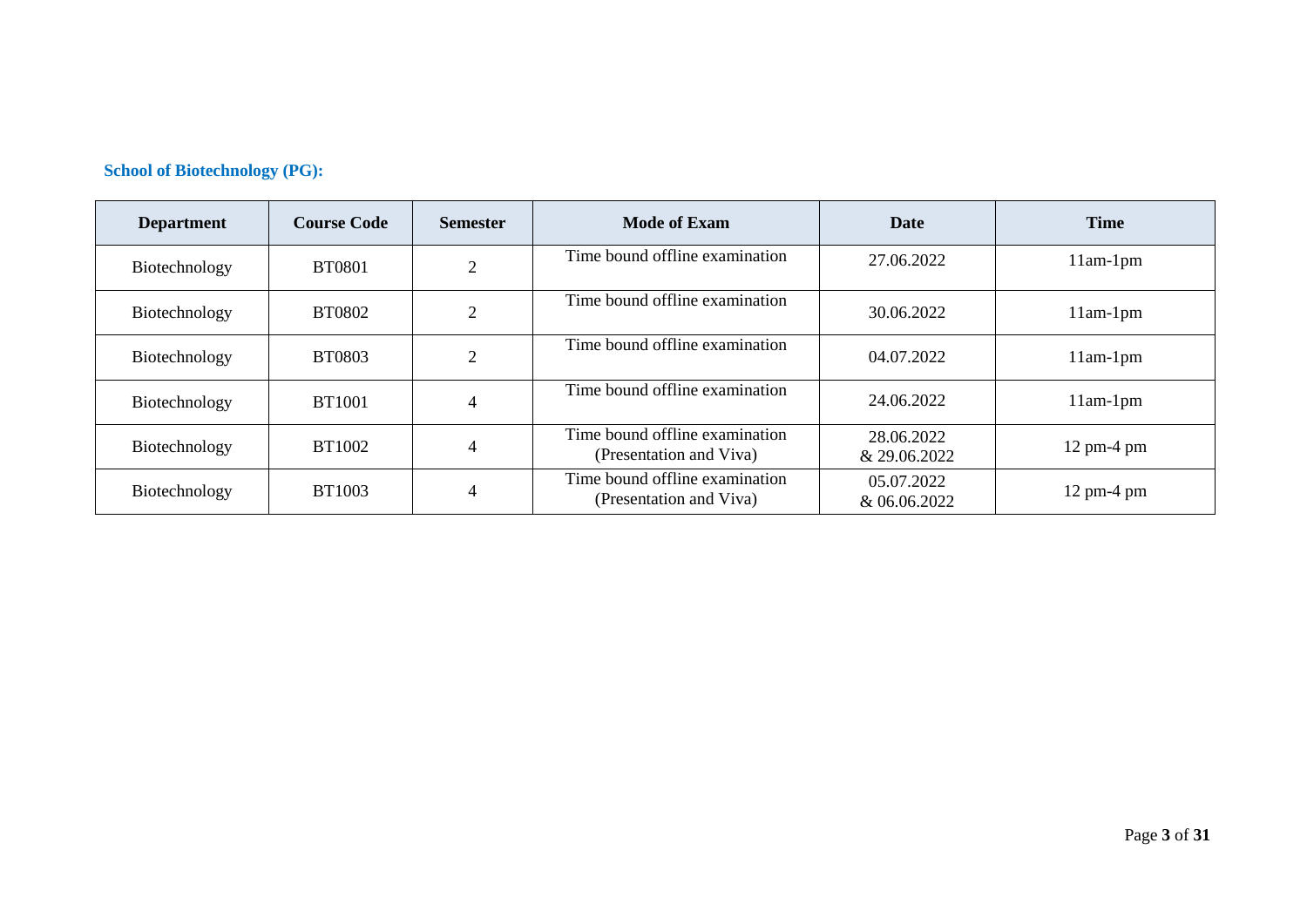## **Department CHEMISTRY (UG):**

| <b>Department</b> | <b>Course Code</b> | <b>Semester</b> | <b>Mode of Exam</b>                          | <b>Date</b> | <b>Time</b>  |
|-------------------|--------------------|-----------------|----------------------------------------------|-------------|--------------|
| Chemistry         | CHEM02C3           | $\overline{2}$  | Time bound offline examination               | 29.06.2022  | $10am - 1pm$ |
| Chemistry         | CHEM02C4           | $\mathfrak{2}$  | Time bound offline examination               | 06.07.2022  | $10am - 1pm$ |
| Chemistry         | CHEM04C8           | 4               | Time bound offline examination<br>28.06.2022 |             | $2pm - 5pm$  |
| Chemistry         | CHEM04C9           | 4               | Time bound offline examination               | 30.06.2022  | $2pm - 5pm$  |
| Chemistry         | CHEM04C10          | 4               | Time bound offline examination               | 04.07.2022  | $2pm - 5pm$  |
| Chemistry         | CHEM06C13          | 6               | Time bound offline examination               | 28.06.2022  | $10am - 1pm$ |
| Chemistry         | CHEM06C14          | 6               | Time bound offline examination               | 02.07.2022  | $10am - 1pm$ |
| Chemistry         | CHEM06DSE3.7       | 6               | Time bound offline examination               | 05.07.2022  | $10am - 1pm$ |
| Chemistry         | CHEM06DSE3.9       | 6               | Time bound offline examination               | 05.07.2022  | $10am - 1pm$ |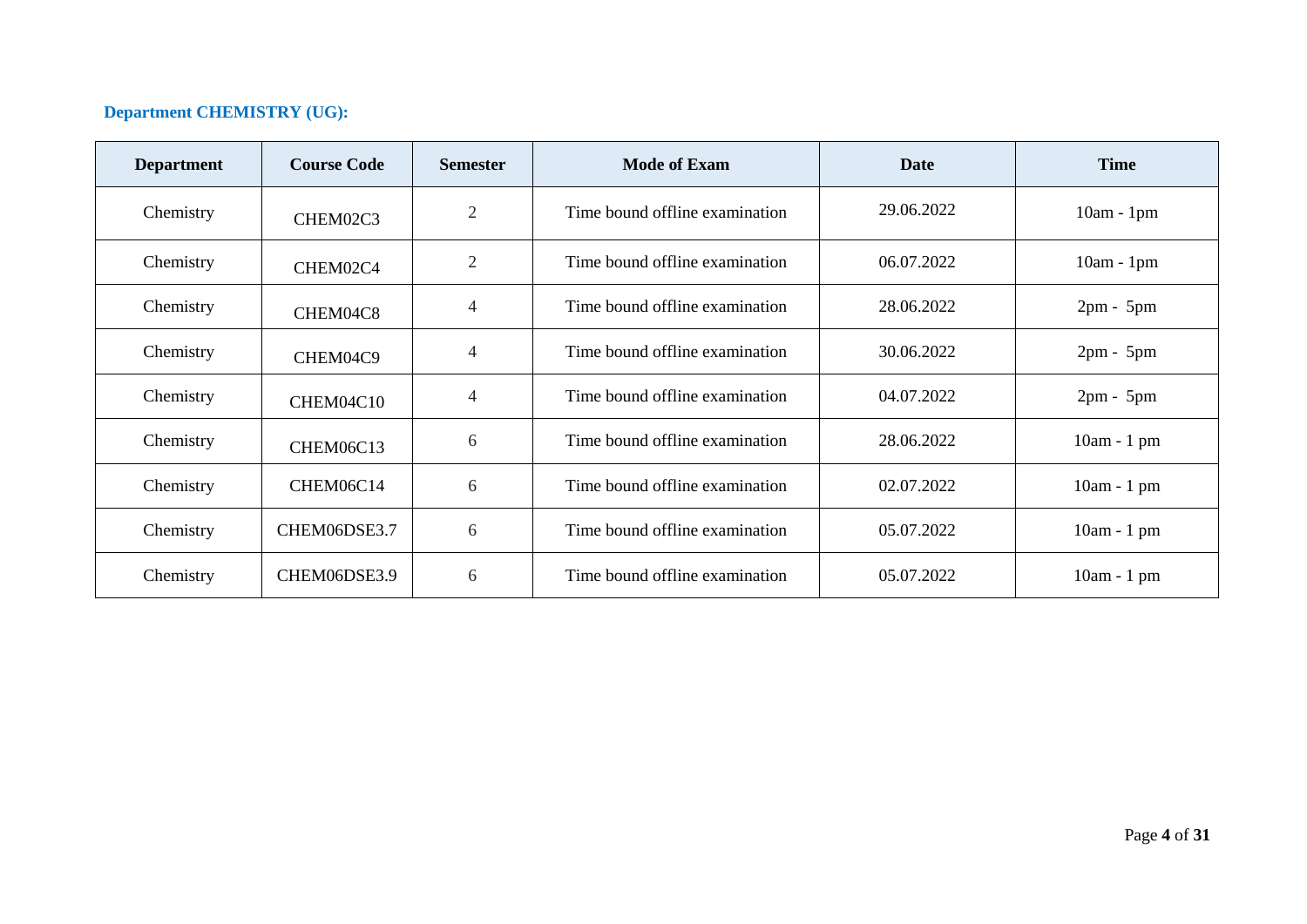# **Department of CHEMISTRY (PG):**

| <b>Department</b> | <b>Course Code</b> | <b>Semester</b> | <b>Mode of Exam</b>            | <b>Date</b> | <b>Time</b> |
|-------------------|--------------------|-----------------|--------------------------------|-------------|-------------|
| Chemistry         | <b>CHEM0801</b>    | $\overline{2}$  | Time bound offline examination | 24.06.2022  | $2pm - 4pm$ |
| Chemistry         | <b>CHEM0802</b>    | $\overline{2}$  | Time bound offline examination | 27.06.2022  | $2pm - 4pm$ |
| Chemistry         | <b>CHEM0803</b>    | $\mathfrak{2}$  | Time bound offline examination | 29.06.2022  | $2pm - 4pm$ |
| Chemistry         | CHEM1001A          | 4               | Time bound offline examination | 28.06.2022  | $2pm - 4pm$ |
| Chemistry         | CHEM1001B          | 4               | Time bound offline examination | 28.06.2022  | $2pm - 4pm$ |
| Chemistry         | CHEM1001C          | 4               | Time bound offline examination | 28.06.2022  | $2pm - 4pm$ |
| Chemistry         | CHEM1002A          | 4               | Time bound offline examination | 30.06.2022  | $2pm - 4pm$ |
| Chemistry         | CHEM1002B          | 4               | Time bound offline examination | 30.06.2022  | $2pm - 4pm$ |
| Chemistry         | CHEM1002C          | 4               | Time bound offline examination | 30.06.2022  | $2pm - 4pm$ |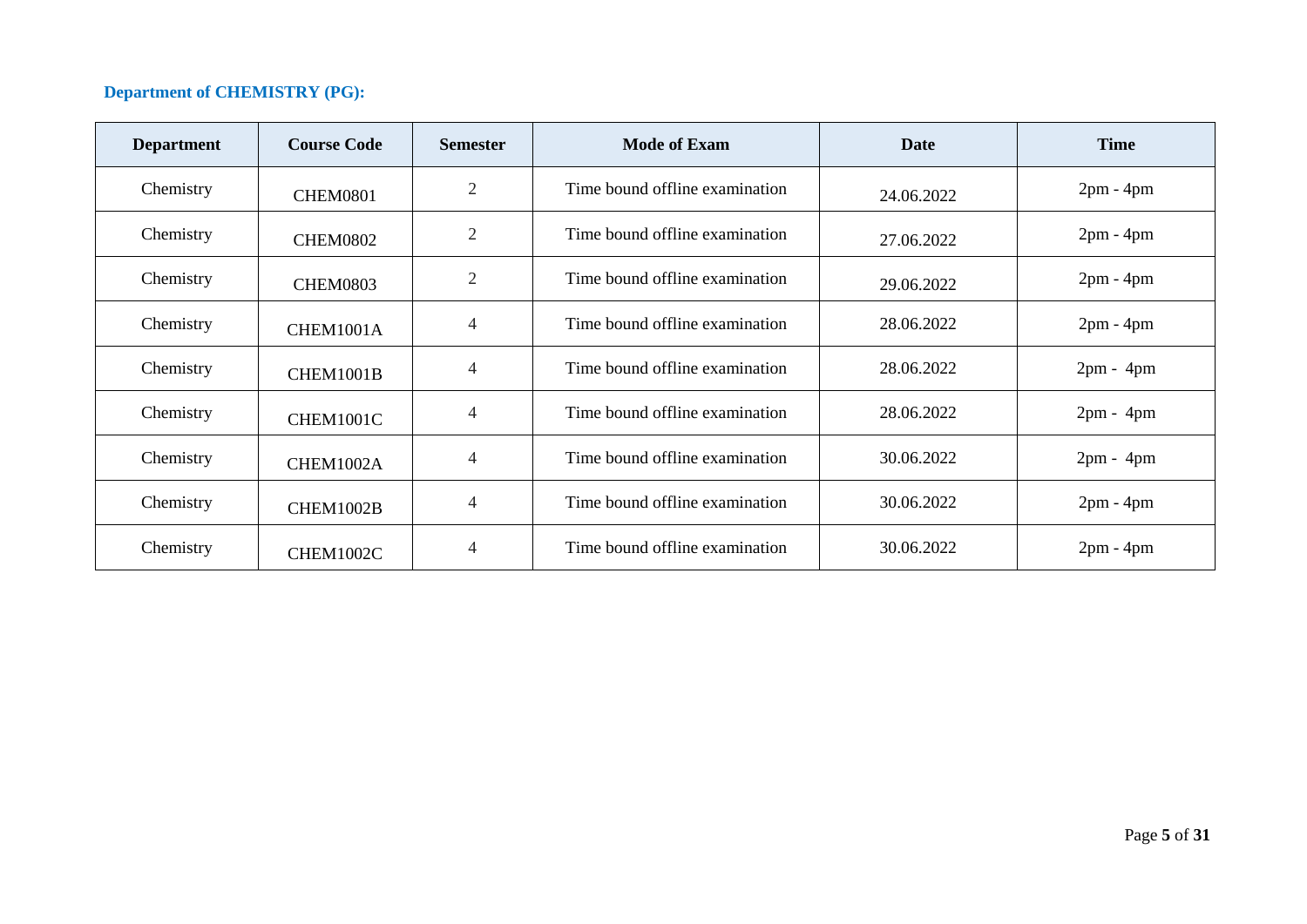# **Department of ECONOMICS (UG):**

| <b>Department</b> | <b>Course Code</b>                | <b>Semester</b> | <b>Mode of Exam</b>                         | Date       | <b>Time</b>                         |
|-------------------|-----------------------------------|-----------------|---------------------------------------------|------------|-------------------------------------|
| Economics         | ECON <sub>02</sub> C <sub>3</sub> | $\overline{2}$  | Time bound offline examination              | 30.06.2022 | $10.00$ am $-1.00$ pm               |
| Economics         | ECON02C4                          | $\mathbf{2}$    | Time bound offline examination              | 05.07.2022 | 10.00 am $- 1.00$ pm                |
| Economics         | ECON04C8                          | $\overline{4}$  | Time bound offline examination              | 24.06.2022 | $10.00$ am $-1.00$ pm               |
| Economics         | ECON04C9                          | $\overline{4}$  | Time bound offline examination              | 27.06.2022 | 10.00 am $- 1.00$ pm                |
| Economics         | ECON04C10                         | $\overline{4}$  | Time bound offline examination              | 29.06.2022 | $10.00$ am $- 1.00$ pm              |
| Economics         | ECON04C10                         | $\overline{4}$  | Time bound offline practical<br>examination | 04.07.2022 | $11.00$ am $- 12.30$ pm             |
| Economics         | ECON06C13                         | 6               | Time bound offline examination              | 24.06.2022 | $2.00 \text{ pm} - 5.00 \text{ pm}$ |
| Economics         | ECON06C14                         | 6               | Time bound offline examination              | 27.06.2022 | $2.00 \text{ pm} - 5.00 \text{ pm}$ |
| Economics         | ECON06DSE3                        | 6               | Time bound offline examination              | 29.06.2022 | $2.00 \text{ pm} - 5.00 \text{ pm}$ |
| Economics         | ECON06DSE4                        | 6               | Time bound offline examination              | 04.07.2022 | $2.00 \text{ pm} - 4.00 \text{ pm}$ |
| Economics         | ECON06DSE4                        | 6               | Time bound offline practical<br>examination | 06.07.2022 | $11.00$ am $- 1.00$ pm              |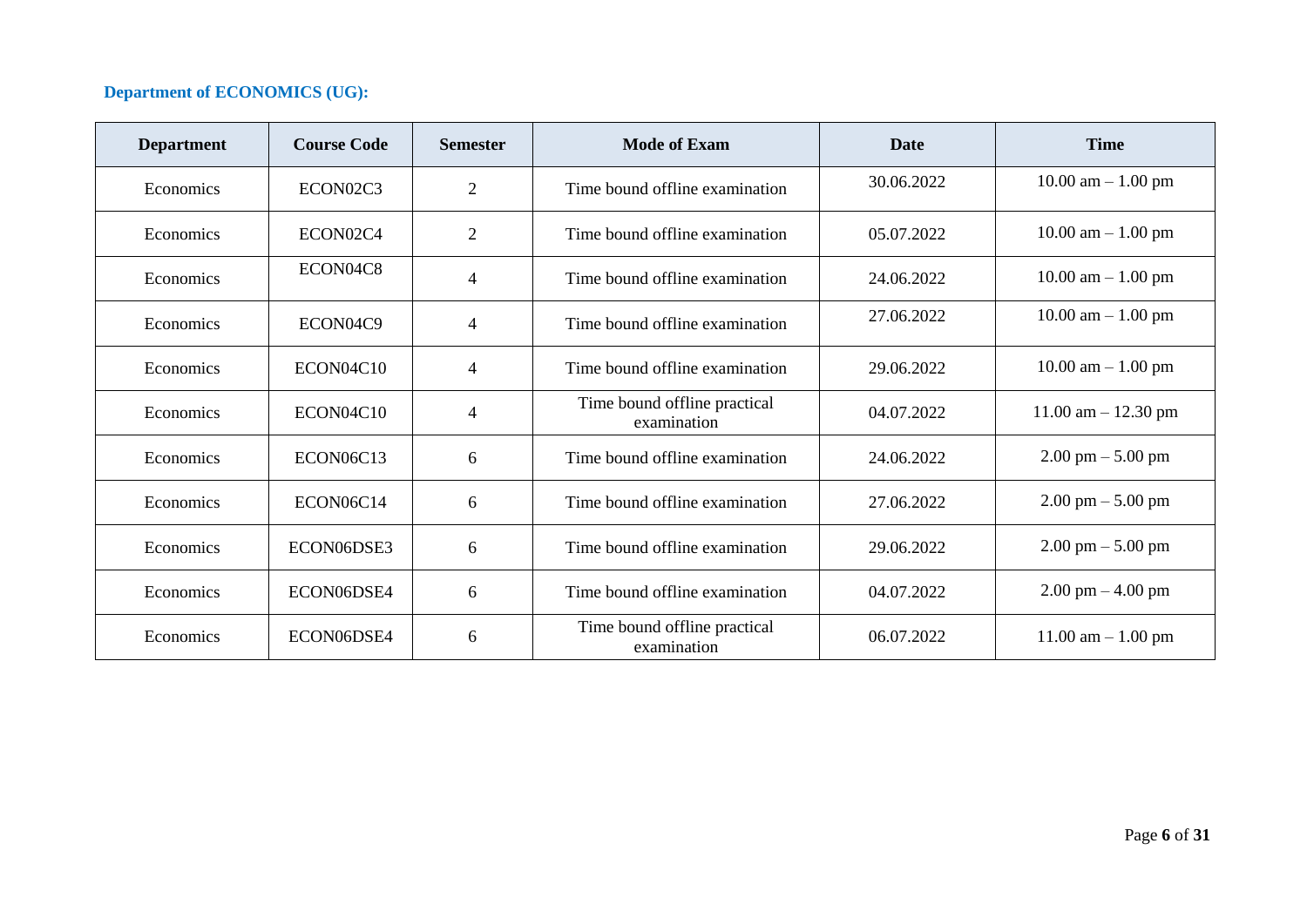#### **Department of ECONOMICS (PG):**

| <b>Department</b> | <b>Course Code</b>   | <b>Semester</b> | <b>Mode of Exam</b>            | <b>Date</b> | <b>Time</b>               |
|-------------------|----------------------|-----------------|--------------------------------|-------------|---------------------------|
| Economics         | <b>ECON0801</b>      | $\overline{2}$  | Time bound offline examination | 24.06.2022  | $10.00$ am $- 12.00$ noon |
| Economics         | ECON <sub>0802</sub> | $\overline{2}$  | Time bound offline examination | 27.06.2022  | $10.00$ am $- 12.00$ noon |
| Economics         | <b>ECON0803</b>      | $\mathcal{L}$   | Time bound offline examination | 29.06.2022  | $10.00$ am $- 12.00$ noon |
| Economics         | ECON <sub>0804</sub> | $\overline{2}$  | Time bound offline examination | 04.07.2022  | $10.00$ am $- 12.00$ noon |
|                   |                      |                 |                                | 28.06.2022  | 10:00 am onwards          |
| Economics         | <b>ECON1092</b>      | $\overline{4}$  | Writing and Presentation       | 05.07.2022  | 10:00 am onwards          |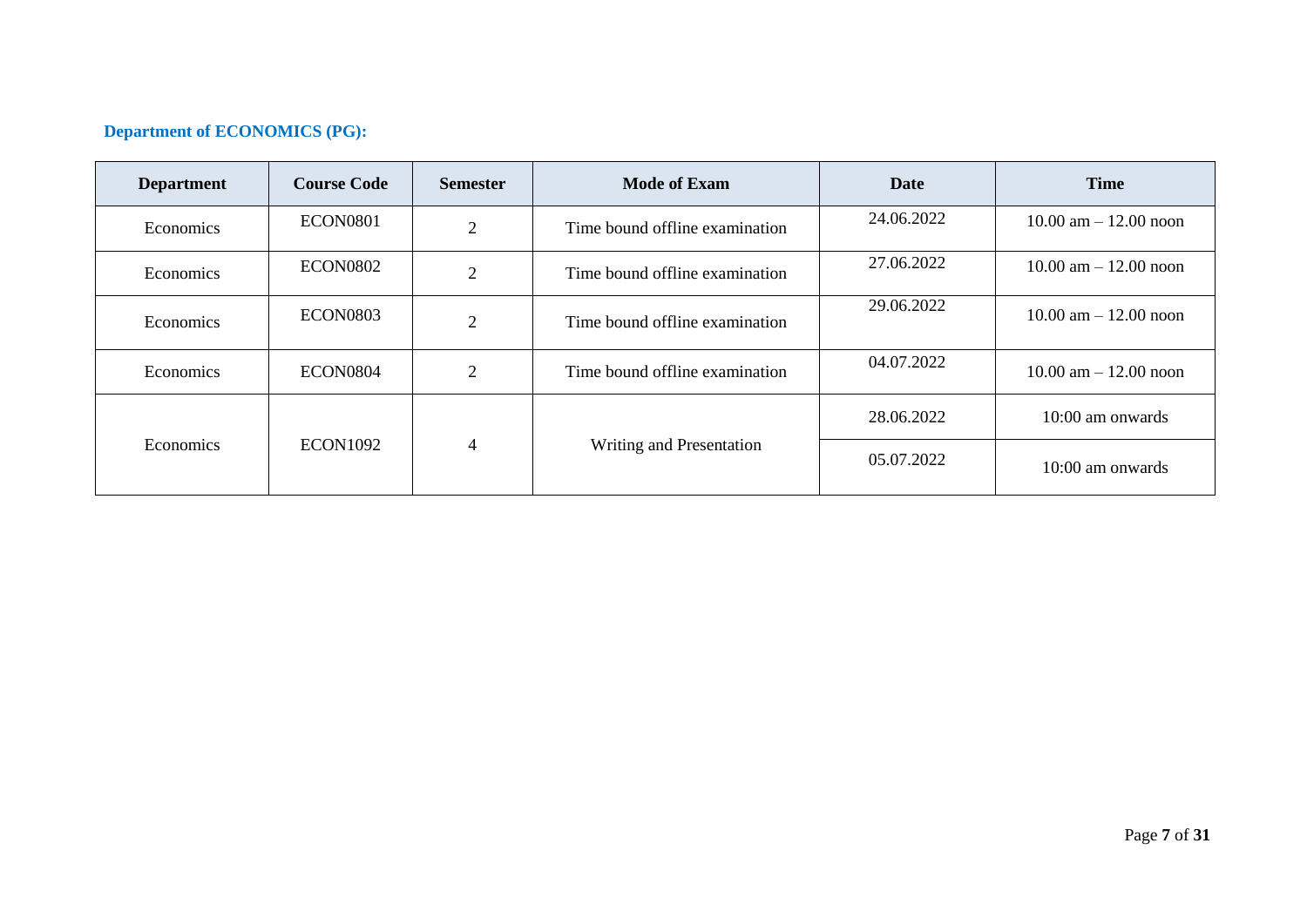## **Department of ENGLISH (UG):**

| <b>Department</b> | <b>Course Code</b> | <b>Semester</b> | <b>Mode of Exam</b>           | <b>Date</b> | <b>Time</b>                   | <b>Downloading and Submission time</b><br>(for online mode only)             |
|-------------------|--------------------|-----------------|-------------------------------|-------------|-------------------------------|------------------------------------------------------------------------------|
| English           | ENGL02C3           | $\overline{2}$  | Time bound online examination | 24.06.2022  | $2$ pm $-4$ pm                | 15 mins for downloading before exam<br>and 45 mins for submission after exam |
| English           | ENGL02C4           | $\overline{2}$  | Time bound online examination | 05.07.2022  | $2$ pm $-4$ pm                | 15 mins for downloading before exam<br>and 45 mins for submission after exam |
| English           | ENGL04C8           | $\overline{4}$  | Time bound online examination | 28.06.2022  | $2$ pm $-4$ pm                | 15 mins for downloading before exam<br>and 45 mins for submission after exam |
| English           | ENGL04C9           | 4               | Time bound online examination | 30.06.2022  | $2$ pm $-4$ pm                | 15 mins for downloading before exam<br>and 45 mins for submission after exam |
| English           | ENGL04C10          | 4               | Time bound online examination | 02.07.2022  | $2 \text{ pm} - 4 \text{ pm}$ | 15 mins for downloading before exam<br>and 45 mins for submission after exam |
| English           | ENGL04SEC2         | $\overline{4}$  | Time bound online examination | 06.07.2022  | $2$ pm $-4$ pm                | 15 mins for downloading before exam<br>and 45 mins for submission after exam |
| English           | ENGL06C13          | 6               | Time bound online examination | 27.06.2022  | $2$ pm $-4$ pm                | 15 mins for downloading before exam<br>and 45 mins for submission after exam |
| English           | ENGL06C14          | 6               | Time bound online examination | 29.06.2022  | $2$ pm $-4$ pm                | 15 mins for downloading before exam<br>and 45 mins for submission after exam |
| English           | ENGL06DSE3         | 6               | Time bound online examination | 04.07.2022  | $2$ pm $-4$ pm                | 15 mins for downloading before exam<br>and 45 mins for submission after exam |
| English           | ENGL06DSE4         | 6               | Time bound online examination | 07.07.2022  | $2 \text{ pm} - 4 \text{ pm}$ | 15 mins for downloading before exam<br>and 45 mins for submission after exam |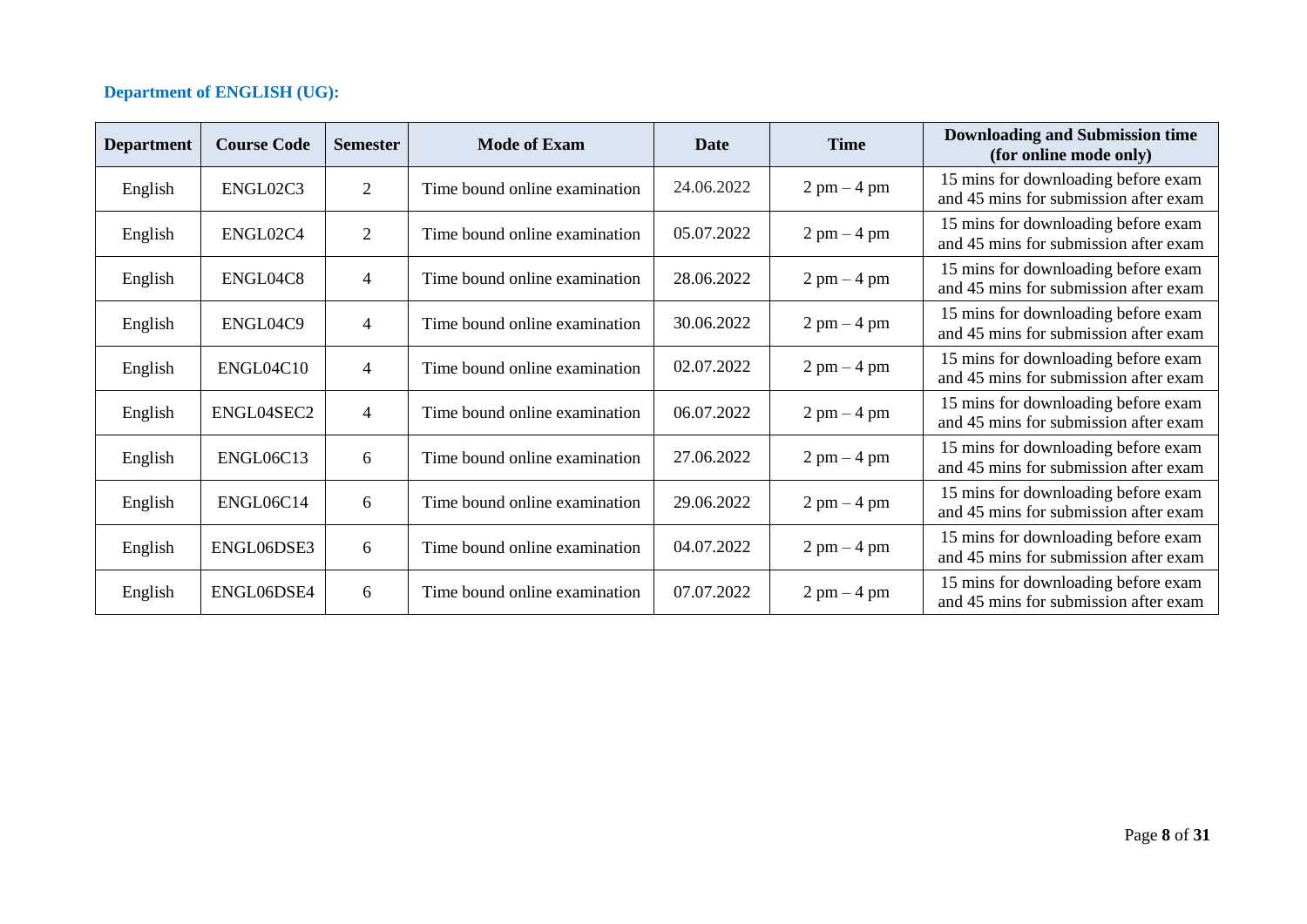## **Department of ENGLISH (PG):**

| <b>Department</b> | <b>Course Code</b>   | <b>Semester</b> | <b>Mode of Exam</b>           | Date       | <b>Time</b>    | <b>Downloading and Submission time</b><br>(for online mode only)             |
|-------------------|----------------------|-----------------|-------------------------------|------------|----------------|------------------------------------------------------------------------------|
| English           | <b>ENGL0801</b>      | $\overline{2}$  | Time bound online examination | 24.06.2022 | $2$ pm $-4$ pm | 15 mins for downloading before exam<br>and 45 mins for submission after exam |
| English           | <b>ENGL0802</b>      | 2               | Time bound online examination | 27.06.2022 | $2$ pm $-4$ pm | 15 mins for downloading before exam<br>and 45 mins for submission after exam |
| English           | <b>ENGL0803</b>      | 2               | Time bound online examination | 29.06.2022 | $2$ pm $-4$ pm | 15 mins for downloading before exam<br>and 45 mins for submission after exam |
| English           | ENGL0804             | $\overline{2}$  | Time bound online examination | 04.07.2022 | $2$ pm $-4$ pm | 15 mins for downloading before exam<br>and 45 mins for submission after exam |
| English           | ENGL <sub>1001</sub> | 4               | Time bound online examination | 28.06.2022 | $2$ pm $-4$ pm | 15 mins for downloading before exam<br>and 45 mins for submission after exam |
| English           | <b>ENGL1002</b>      | 4               | Time bound online examination | 30.06.2022 | $2$ pm $-4$ pm | 15 mins for downloading before exam<br>and 45 mins for submission after exam |
| English           | <b>ENGL1003</b>      | 4               | Time bound online examination | 05.07.2022 | $2$ pm $-4$ pm | 15 mins for downloading before exam<br>and 45 mins for submission after exam |
| English           | ENGL <sub>1004</sub> | $\overline{4}$  | Time bound online examination | 07.07.2022 | $2$ pm $-4$ pm | 15 mins for downloading before exam<br>and 45 mins for submission after exam |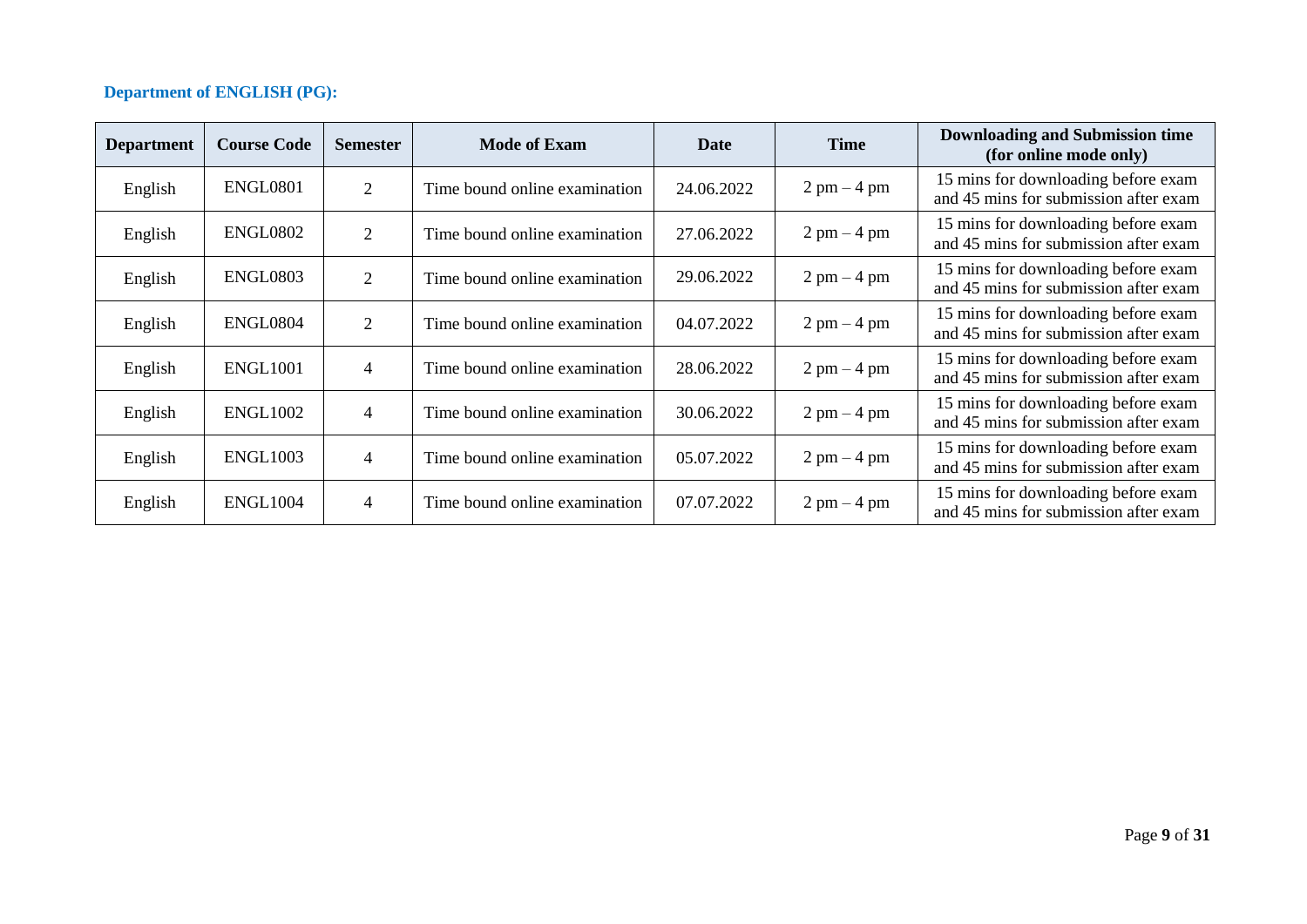#### **Department of HINDI (UG):**

| <b>Department</b> | <b>Course Code</b> | <b>Semester</b> | <b>Mode of Exam</b>            | Date       | <b>Time</b>            |
|-------------------|--------------------|-----------------|--------------------------------|------------|------------------------|
| Hindi             | HIND02C3           | $\mathbf{2}$    | Time bound offline examination | 24.06.2022 | 10.30 am $- 1.30$ pm   |
| Hindi             | HIND02C4           | $\overline{2}$  | Time bound offline examination | 28.06.2022 | 10.30 am $- 1.30$ pm   |
| Hindi             | HIND04C8           | $\overline{4}$  | Time bound offline examination | 27.06.2022 | $10.30$ am $- 1.30$ pm |
| Hindi             | HIND04C9           | $\overline{4}$  | Time bound offline examination | 29.06.2022 | $10.30$ am $- 1.30$ pm |
| Hindi             | HIND04C10          | $\overline{4}$  | Time bound offline examination | 04.07.2022 | $10.30$ am $- 1.30$ pm |
| Hindi             | HIND04SEC2A        | $\overline{4}$  | Time bound offline examination | 06.07.2022 | $10.30$ am $- 1.30$ pm |
| Hindi             | <b>HIND06C13</b>   | 6               | Time bound offline examination | 24.06.2022 | 2.30 pm -5.30 pm       |
| Hindi             | <b>HIND06C14</b>   | 6               | Time bound offline examination | 28.06.2022 | 2.30 pm -5.30 pm       |
| Hindi             | HIND06DSE3B        | 6               | Time bound offline examination | 30.06.2022 | $10.30$ am $- 1.30$ pm |
| Hindi             | HIND06DSE4A        | 6               | Time bound offline examination | 05.07.2022 | 10.30 am $- 1.30$ pm   |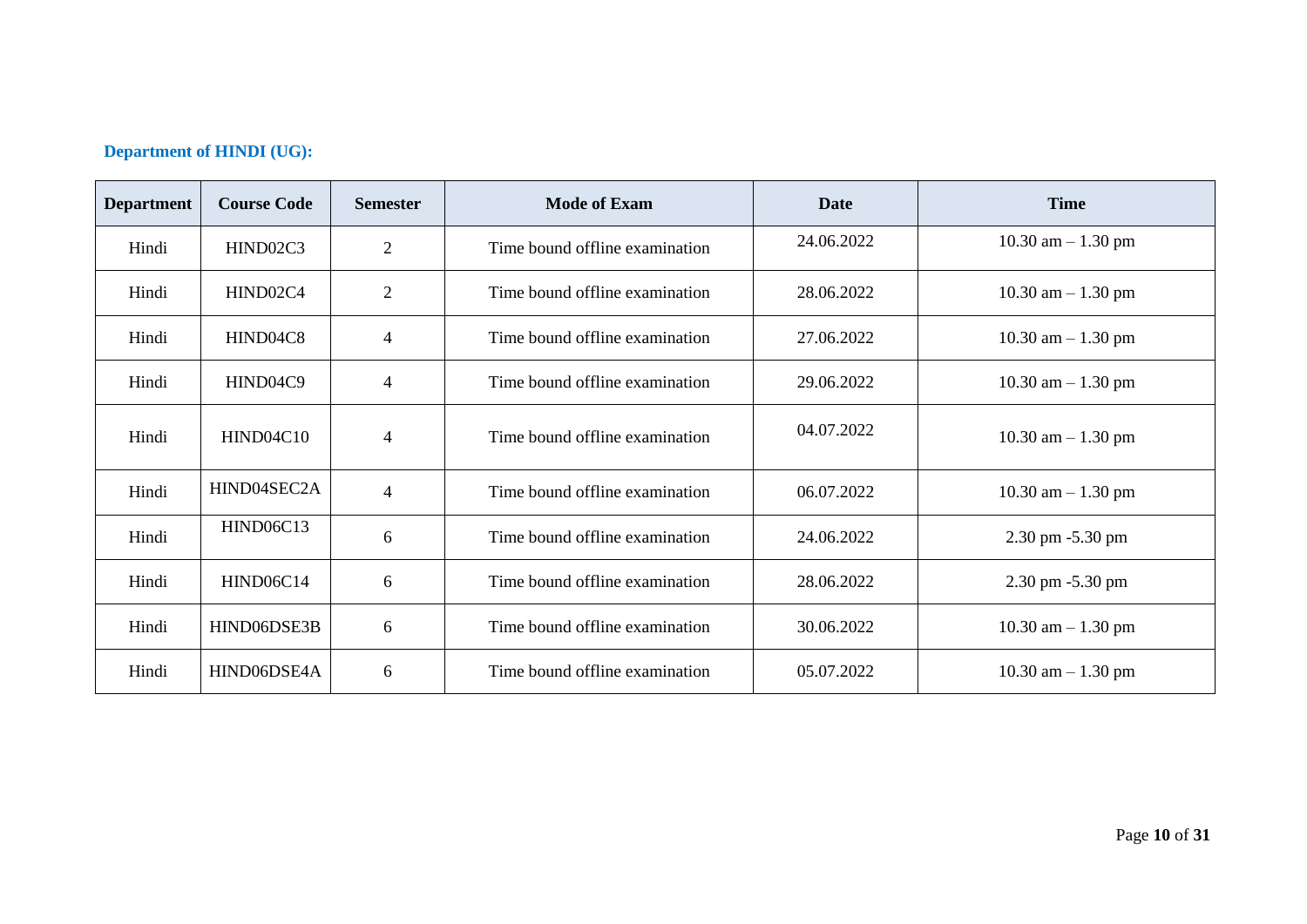# **Department of HINDI (PG):**

| <b>Department</b> | <b>Course Code</b> | <b>Semester</b> | <b>Mode of Exam</b>            | Date       | <b>Time</b>                         |
|-------------------|--------------------|-----------------|--------------------------------|------------|-------------------------------------|
| Hindi             | <b>HIND0801</b>    | 2               | Time bound offline examination | 24.06.2022 | 2.30 pm -4.30 pm                    |
| Hindi             | <b>HIND0802</b>    | $\overline{2}$  | Time bound offline examination | 28.06.2022 | $2.30$ pm $-4.30$ pm                |
| Hindi             | <b>HIND0803</b>    | $\overline{2}$  | Time bound offline examination | 30.06.2022 | 2.30 pm -4.30 pm                    |
| Hindi             | <b>HIND0804</b>    | 2               | Time bound offline examination | 05.07.2022 | 2.30 pm -4.30 pm                    |
| Hindi             | <b>HIND1001</b>    | 4               | Time bound offline examination | 27.06.2022 | 2.30 pm -4.30 pm                    |
| Hindi             | <b>HIND1002</b>    | 4               | Time bound offline examination | 29.06.2022 | $2.30 \text{ pm} - 4.30 \text{ pm}$ |
| Hindi             | <b>HIND1003</b>    | 4               | Time bound offline examination | 04.07.2022 | 2.30 pm -4.30 pm                    |
| Hindi             | <b>HIND1004</b>    | $\overline{4}$  | Time bound offline examination | 06.07.2022 | $2.30 \text{ pm} - 4.30 \text{ pm}$ |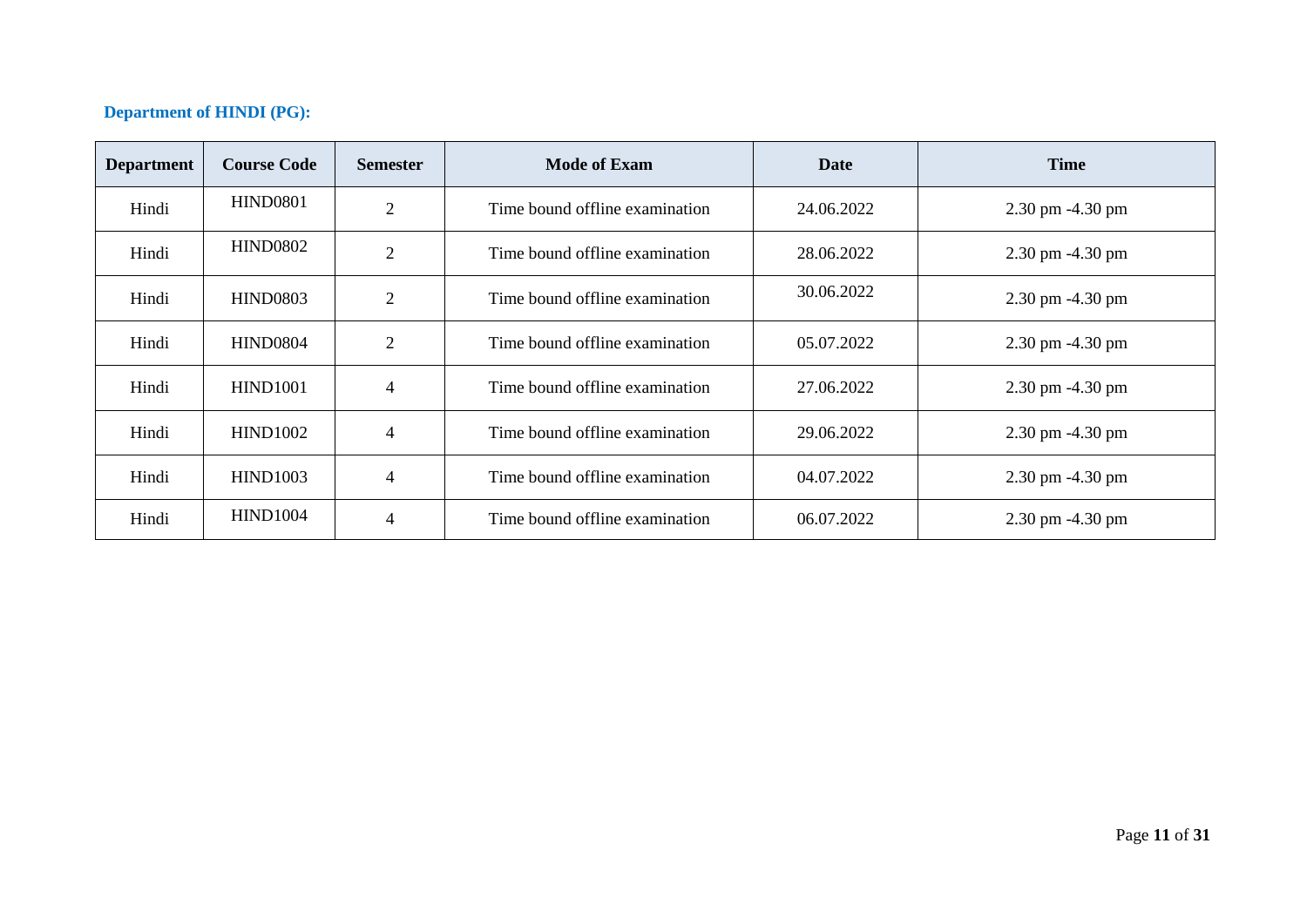# **Department of HISTORY (UG):**

| <b>Department</b> | <b>Course Code</b> | <b>Semester</b> | <b>Mode of Exam</b>           | <b>Date</b> | <b>Time</b>                       | <b>Downloading and Submission time</b><br>(for online mode only)             |
|-------------------|--------------------|-----------------|-------------------------------|-------------|-----------------------------------|------------------------------------------------------------------------------|
| History           | HIST02C3           | 2               | Time bound online examination | 24.06.2022  | $2$ pm $-4$ pm                    | 15 mins for downloading before exam and<br>45 mins for submission after exam |
| <b>History</b>    | HIST02C4           | $\overline{2}$  | Time bound online examination | 28.06.2022  | $2$ pm $-4$ pm                    | 15 mins for downloading before exam and<br>45 mins for submission after exam |
| <b>History</b>    | HIST04C8           | 4               | Time bound online examination | 25.06.2022  | $10$ am $-12$ noon                | 15 mins for downloading before exam and<br>45 mins for submission after exam |
| History           | HIST04C9           | 4               | Time bound online examination | 29.06.2022  | $10$ am $-12$ noon                | 15 mins for downloading before exam and<br>45 mins for submission after exam |
| History           | HIST04C10          | $\overline{4}$  | Time bound online examination | 02.07.2022  | $10 \text{ am} - 12 \text{ noon}$ | 15 mins for downloading before exam and<br>45 mins for submission after exam |
| History           | HIST04SEC2A        | 4               | Time bound online examination | 05.07.2022  | $10$ am $-12$ noon                | 15 mins for downloading before exam and<br>45 mins for submission after exam |
| History           | <b>HIST06C13</b>   | 6               | Time bound online examination | 27.06.2022  | $2 \text{ pm} - 4 \text{ pm}$     | 15 mins for downloading before exam and<br>45 mins for submission after exam |
| <b>History</b>    | <b>HIST06C14</b>   | 6               | Time bound online examination | 30.06.2022  | $2$ pm $-4$ pm                    | 15 mins for downloading before exam and<br>45 mins for submission after exam |
| <b>History</b>    | HIST06DSE3C        | 6               | Time bound online examination | 04.07.2022  | $2$ pm $-4$ pm                    | 15 mins for downloading before exam and<br>45 mins for submission after exam |
| <b>History</b>    | HIST06DSE3E        | 6               | Time bound online examination | 04.07.2022  | $2$ pm $-4$ pm                    | 15 mins for downloading before exam and<br>45 mins for submission after exam |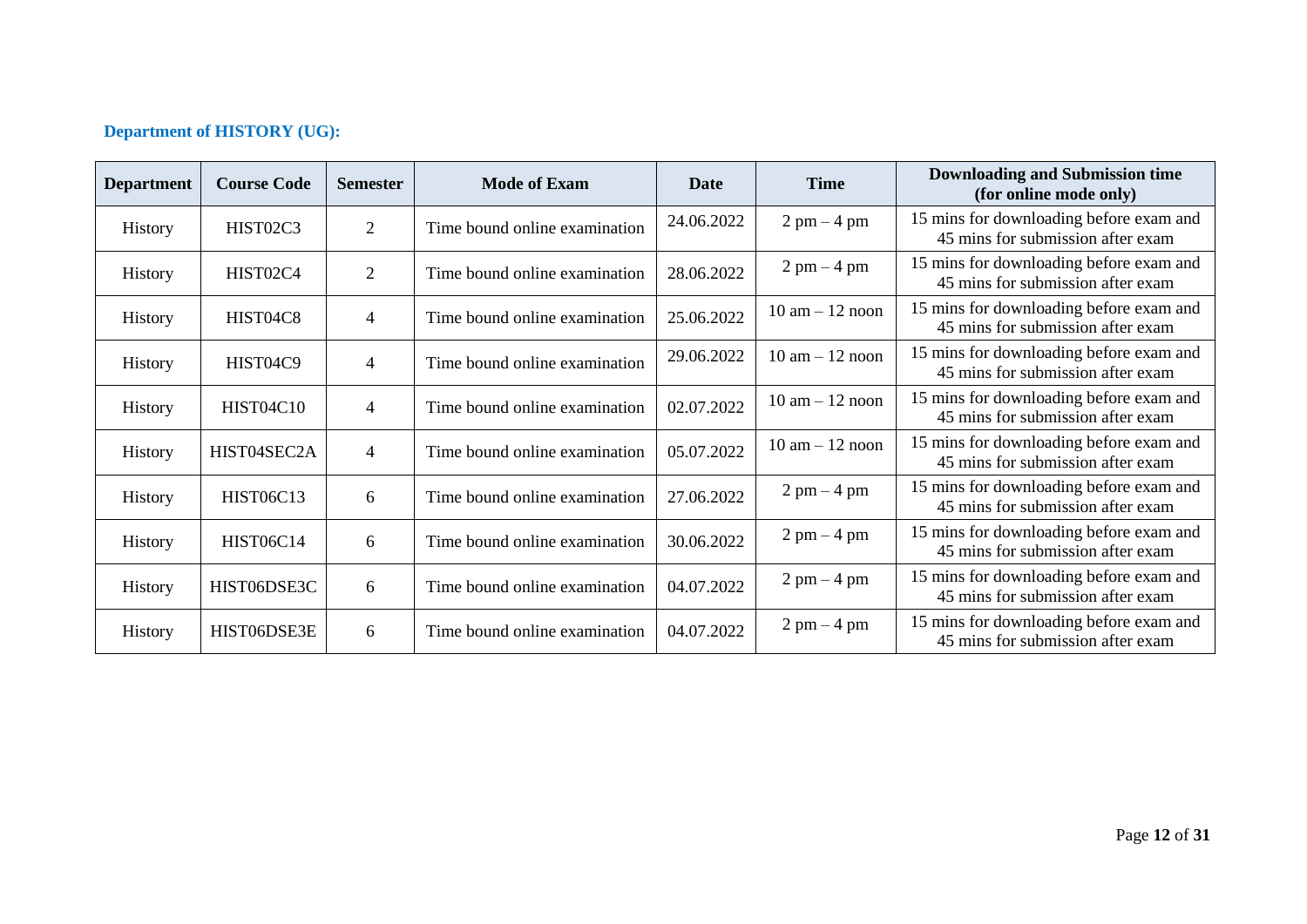# **Department of HISTORY (PG):**

| <b>Department</b> | <b>Course Code</b> | <b>Semester</b> | Mode of Exam                  | Date       | <b>Time</b>                       | <b>Downloading and Submission time</b><br>(for online mode only)             |
|-------------------|--------------------|-----------------|-------------------------------|------------|-----------------------------------|------------------------------------------------------------------------------|
| <b>History</b>    | <b>HIST 0801</b>   | 2               | Time bound online examination | 25.06.2022 | $2$ pm $-4$ pm                    | 15 mins for downloading before exam and<br>45 mins for submission after exam |
| History           | <b>HIST 0802A</b>  | 2               | Time bound online examination | 29.06.2022 | $2$ pm $-4$ pm                    | 15 mins for downloading before exam and<br>45 mins for submission after exam |
| <b>History</b>    | <b>HIST 0803B</b>  | 2               | Time bound online examination | 02.07.2022 | $2$ pm $-4$ pm                    | 15 mins for downloading before exam and<br>45 mins for submission after exam |
| <b>History</b>    | <b>HIST 0804A</b>  | 2               | Time bound online examination | 05.07.2022 | $2$ pm $-4$ pm                    | 15 mins for downloading before exam and<br>45 mins for submission after exam |
| History           | <b>HIST1001B</b>   | 4               | Time bound online examination | 24.06.2022 | $10 \text{ am} - 12 \text{ noon}$ | 15 mins for downloading before exam and<br>45 mins for submission after exam |
| History           | <b>HIST1002B</b>   | 4               | Time bound online examination | 27.06.2022 | $10 \text{ am} - 12 \text{ noon}$ | 15 mins for downloading before exam and<br>45 mins for submission after exam |
| <b>History</b>    | <b>HIST1003</b>    | 4               | Time bound online examination | 30.06.2022 | $10 \text{ am} - 12 \text{ noon}$ | 15 mins for downloading before exam and<br>45 mins for submission after exam |
| <b>History</b>    | <b>HIST1004A</b>   | $\overline{4}$  | Time bound online examination | 04.07.2022 | $10 \text{ am} - 12 \text{ noon}$ | 15 mins for downloading before exam and<br>45 mins for submission after exam |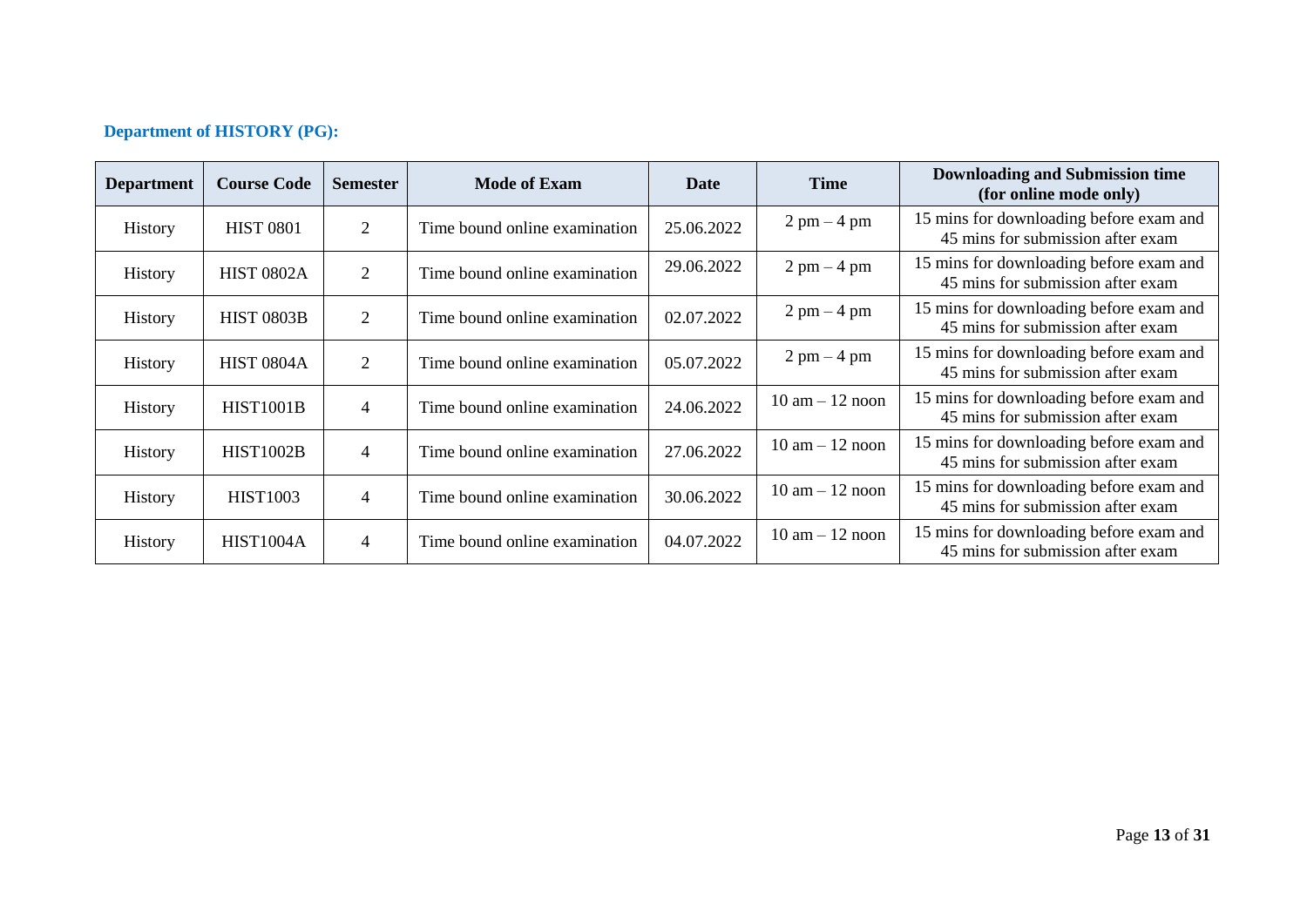### **Department of GEOGRAPHY (UG):**

| <b>Department</b> | <b>Course Code</b> | <b>Semester</b> | <b>Mode of Exam</b>                                    | <b>Date</b> | <b>Time</b>                         |
|-------------------|--------------------|-----------------|--------------------------------------------------------|-------------|-------------------------------------|
| Geography         | GEOG02C3           | $\overline{2}$  | Time bound offline examination                         | 28.06.2022  | $2:00 \text{ pm} - 5:00 \text{ pm}$ |
| Geography         | GEOG02C4           | $\overline{2}$  | Time bound offline examination                         | 30.06.2022  | $2:00 \text{ pm} - 5:00 \text{ pm}$ |
| Geography         | GEOG04C8           | 4               | Time bound offline examination                         | 24.06.2022  | $2:00 \text{ pm} - 5:00 \text{ pm}$ |
| Geography         | GEOG04C9           | 4               | Time bound offline examination                         | 27.06.2022  | $2:00 \text{ pm} - 5:00 \text{ pm}$ |
| Geography         | GEOG04C10          | 4               | Time bound offline examination                         | 29.06.2022  | $2:00 \text{ pm} - 5:00 \text{ pm}$ |
| Geography         | GEOG04SEC2         | 4               | Time bound offline examination                         | 06.07.2022  | $2:00 \text{ pm} - 5:00 \text{ pm}$ |
| Geography         | GEOG06C13          | 6               | Time bound offline examination                         | 28.06.2022  | 10:00 am - 1:00 pm                  |
| Geography         | GEOG06C14          | 6               | Presentation and<br>Viva-voce in person (offline mode) | 07.07.2022  | 12:00 noon onwards                  |
| Geography         | GEOG06DSE3         | 6               | Time bound offline examination                         | 30.06.2022  | 10:00 am - 1:00 pm                  |
| Geography         | GEOG06DSE4         | 6               | Time bound offline examination                         | 05.07.2022  | $10:00$ am $-1:00$ pm               |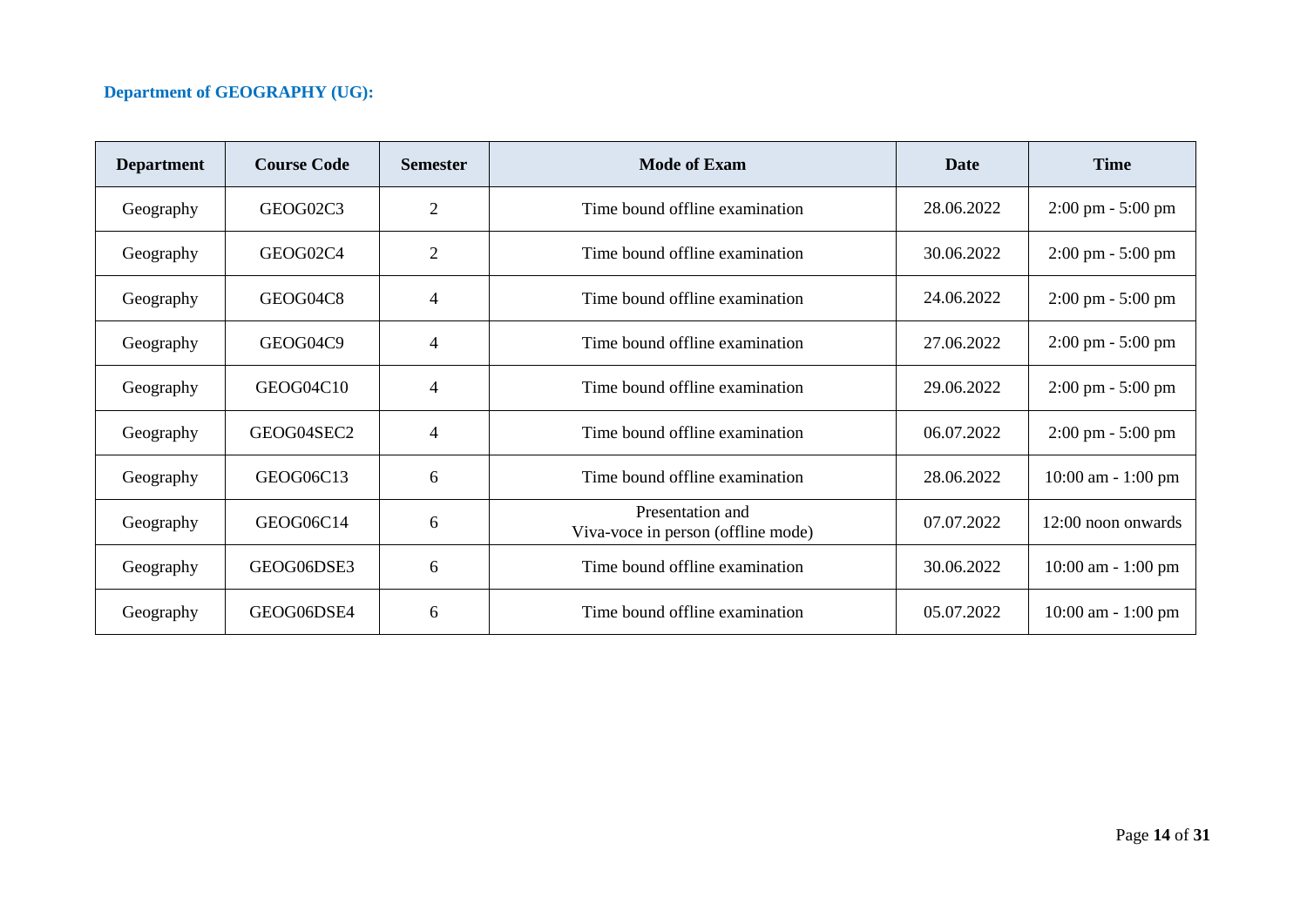### **Department of GEOGRAPHY (PG):**

| <b>Department</b> | <b>Course Code</b>               | <b>Semester</b> | <b>Mode of Exam</b>                                    | Date       | <b>Time</b>                         |
|-------------------|----------------------------------|-----------------|--------------------------------------------------------|------------|-------------------------------------|
| Geography         | GEOG0801                         | $\overline{2}$  | Time bound offline examination                         | 28.06.2022 | $2:00 \text{ pm} - 4:00 \text{ pm}$ |
| Geography         | GEOG0802                         | $\overline{2}$  | Time bound offline examination                         | 30.06.2022 | $2:00 \text{ pm} - 4:00 \text{ pm}$ |
| Geography         | GEOG0803                         | $\overline{2}$  | Time bound offline examination                         | 04.07.2022 | $2:00 \text{ pm} - 4:00 \text{ pm}$ |
| Geography         | GEOG1001(A/B)                    | 4               | Time bound offline examination                         | 24.06.2022 | $2:00 \text{ pm} - 4:00 \text{ pm}$ |
| Geography         | <b>GEOG1002</b><br>(A1/A2/B1/B2) | $\overline{4}$  | Time bound offline examination                         | 27.06.2022 | $2:00 \text{ pm} - 4:00 \text{ pm}$ |
| Geography         | GEOG1003<br>(A1/A2/B1/B2)        | 4               | Time bound offline examination                         | 29.06.2022 | $2:00 \text{ pm} - 4:00 \text{ pm}$ |
| Geography         | <b>GEOG1091</b>                  | 4               | Presentation and<br>Viva-voce in person (offline mode) | 05.07.2022 | 12:00 noon onwards                  |
| Geography         | GEOG1092                         | 4               | Presentation and<br>Viva-voce in person (offline mode) | 08.07.2022 | $12:00$ noon onwards                |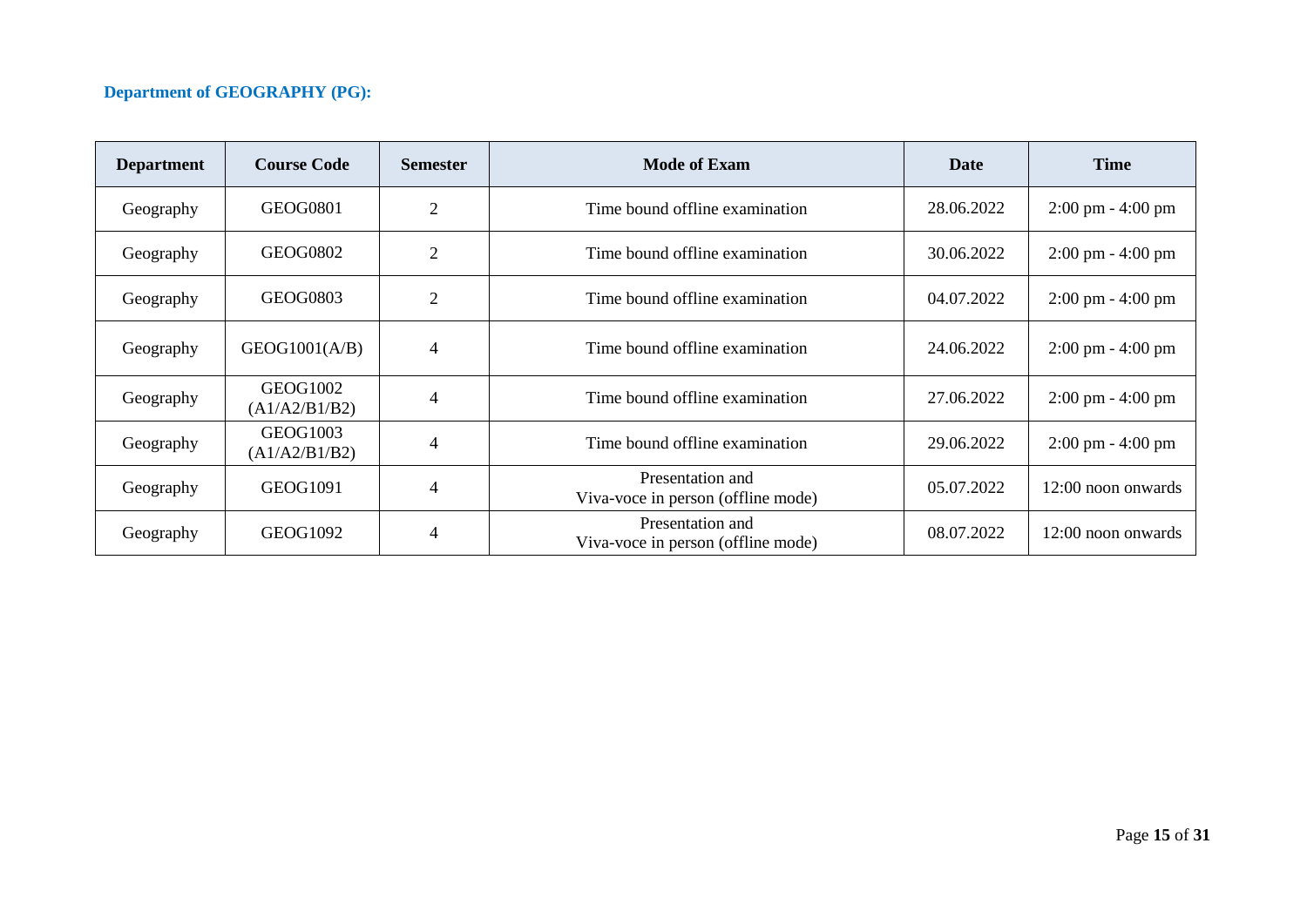#### **Department of Geology (UG):**

| <b>Department</b> | <b>Course Code</b> | <b>Semester</b>          | <b>Mode of Exam</b>            | Date       | <b>Time</b>   |
|-------------------|--------------------|--------------------------|--------------------------------|------------|---------------|
| Geology           | GEOL02C3           | $\overline{2}$           | Time bound offline examination | 24.06.2022 | 11 am $-2$ pm |
| Geology           | GEOL02C4           | $\overline{2}$           | Time bound offline examination | 28.06.2022 | 11 am $-2$ pm |
| Geology           | GEOL04C8           | 4                        | Time bound offline examination | 27.06.2022 | 11 am $-2$ pm |
| Geology           | GEOL04C9           | 4                        | Time bound offline examination | 29.06.2022 | 11 am $-2$ pm |
| Geology           | GEOL04C10          | $\overline{\mathcal{A}}$ | Time bound offline examination | 04.07.2022 | 11 am $-2$ pm |
| Geology           | GEOL06C13          | 6                        | Time bound offline examination | 24.06.2022 | 11 am $-2$ pm |
| Geology           | GEOL06C14          | 6                        | Time bound offline examination | 27.06.2022 | 11 am $-2$ pm |
| Geology           | GEOL06DSE3         | 6                        | Time bound offline examination | 29.06.2022 | 11 am $-2$ pm |
|                   | (A/B/C)            |                          |                                |            |               |
| Geology           | GEOL06DSE4         |                          | Time bound offline examination | 04.07.2022 | 11 am $-2$ pm |
|                   | (A/B)              | 6                        |                                |            |               |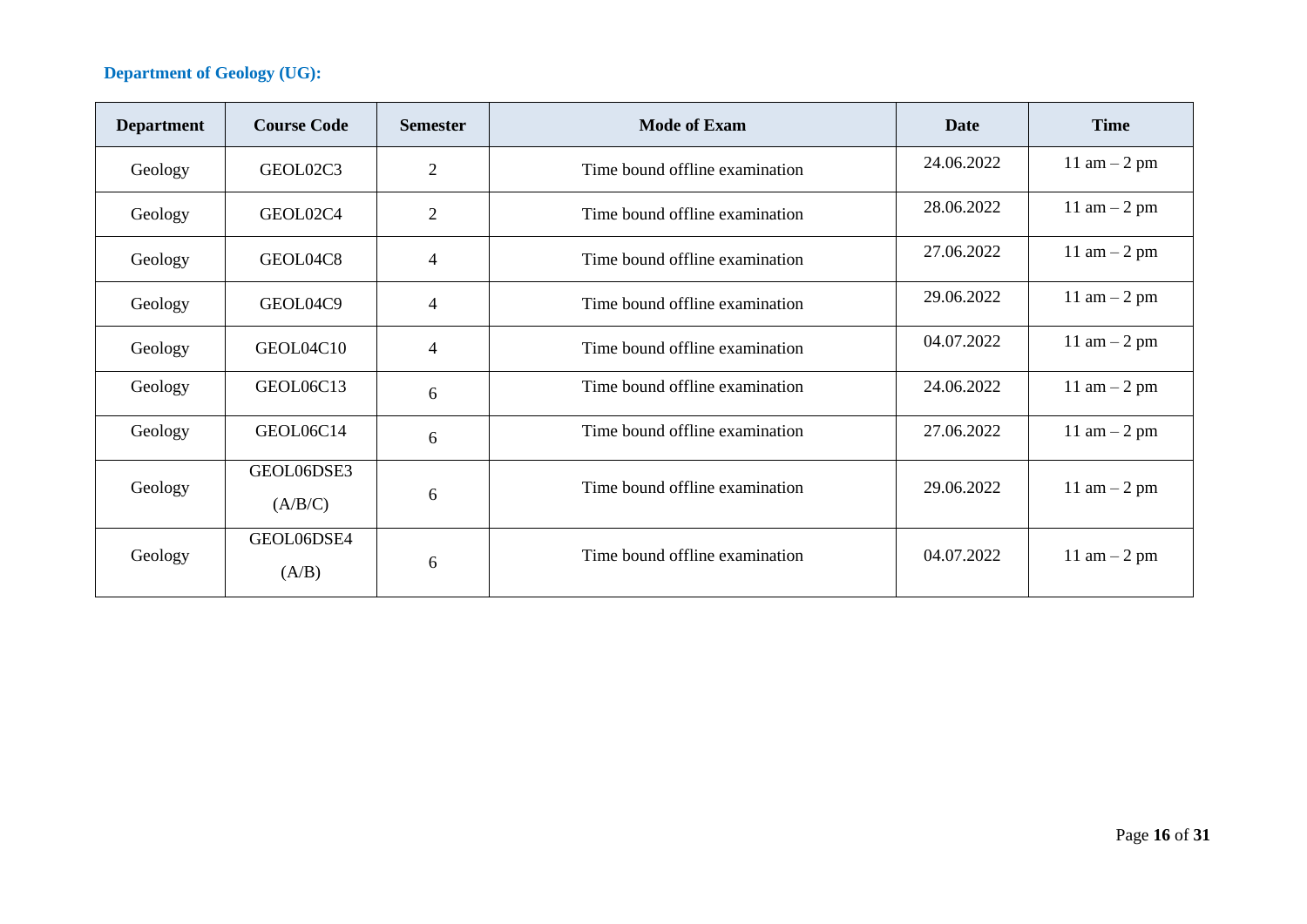## **Department of Geology (PG):**

| <b>Department</b> | <b>Course Code</b>            | <b>Semester</b> | <b>Mode of Exam</b>            | <b>Date</b>                  | <b>Time</b>   |
|-------------------|-------------------------------|-----------------|--------------------------------|------------------------------|---------------|
| Geology           | <b>GEOL0801</b>               | $\overline{2}$  | Time bound offline examination | 24.06.2022                   | 11 am $-1$ PM |
| Geology           | <b>GEOL0802</b>               | $\overline{2}$  | Time bound offline examination | 27.06.2022                   | 11 am $-1$ PM |
| Geology           | <b>GEOL0803</b>               | $\overline{2}$  | Time bound offline examination | 29.06.2022                   | 11 am $-1$ PM |
| Geology           | <b>GEOL0891</b><br>(A1/A3/A4) | $\overline{2}$  | Time bound offline examination | 04.07.2022                   | 11 am $-1$ PM |
| Geology           | <b>GEOL0891</b><br>(B1/B3/B4) | $\overline{2}$  | Time bound offline examination | 06.07.2022                   | 11 am $-1$ PM |
| Geology           | <b>GEOL1001</b>               | 4               | Time bound offline examination | 28.06.2022                   | 11 am $-1$ PM |
| Geology           | <b>GEOL1002</b>               | 4               | Time bound offline examination | 30.06.2022                   | 11 am $-1$ PM |
| Geology           | <b>GEOL1003</b>               | 4               | Time bound offline examination | 05.07.2022                   | 11 am $-1$ PM |
| Geology           | <b>GEOL1091</b>               | $\overline{4}$  | Thesis report submission       | By 17.06.2022                | Upto 5 PM     |
| Geology           | <b>GEOL1092</b>               | $\overline{4}$  | Time bound offline examination | 11.07.2022 and<br>12.07.2022 | 11 AM onwards |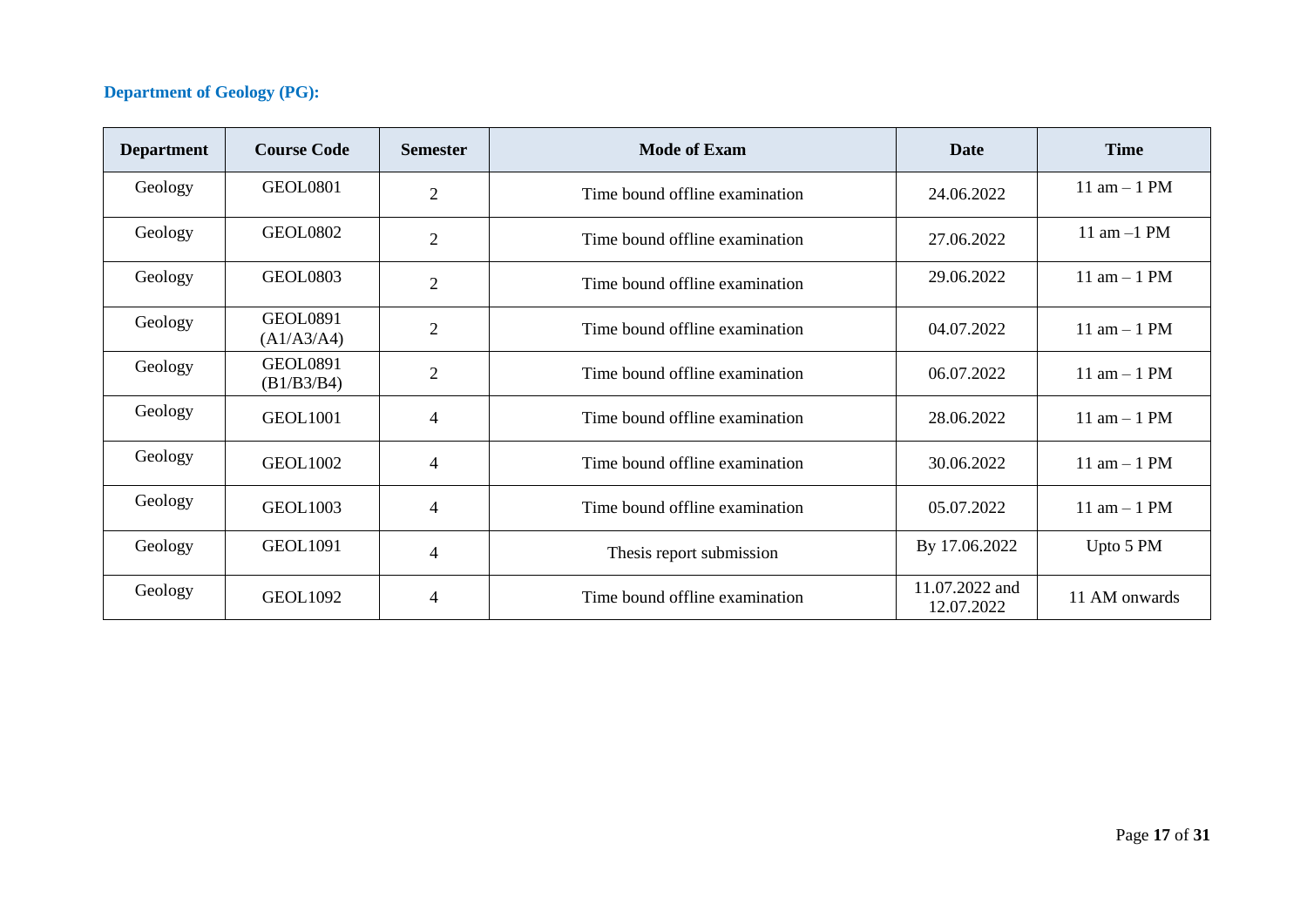#### **Department of LIFE SCIENCES (UG):**

| <b>Department</b> | <b>Course Code</b> | <b>Semester</b> | <b>Mode of Exam</b>            | Date       | <b>Time</b>            |
|-------------------|--------------------|-----------------|--------------------------------|------------|------------------------|
| Life Sciences     | BIOS02C3           | $\overline{2}$  | Time bound offline examination | 02.07.2022 | $11.00$ am $- 1.00$ pm |
|                   |                    |                 | Viva/ Quiz                     |            | 2.00 pm onwards        |
| Life Sciences     | BIOS02C4           | $\overline{2}$  | Time bound offline examination | 06.07.2022 | 11.00 $am - 1.00 pm$   |
|                   |                    |                 | Viva/ Quiz                     |            | 2.00 pm onwards        |
| Life Sciences     | BIOS04C8           | $\overline{4}$  | Time bound offline examination | 28.06.2022 | $11.00$ am $- 1.00$ pm |
|                   |                    |                 | Viva/ Quiz                     |            | 2.00 pm onwards        |
| Life Sciences     | BIOS04C9           | 4               | Time bound offline examination | 30.06.2022 | $11.00$ am $- 1.00$ pm |
|                   |                    |                 | Viva/ Quiz                     |            | 2.00 pm onwards        |
| Life Sciences     | <b>BIOS04C10</b>   | $\overline{4}$  | Time bound offline examination | 05.07.2022 | 11.00 $am - 1.00 pm$   |
|                   |                    |                 | Viva/ Quiz                     |            | 2.00 pm onwards        |
| Life Sciences     | <b>BIOS06C13</b>   | 6               | Time bound offline examination | 24.06.2022 | $11.00$ am $- 1.00$ pm |
|                   |                    |                 | Viva/ Quiz                     |            | 2.00 pm onwards        |
| Life Sciences     | <b>BIOS06C14</b>   | 6               | Time bound offline examination | 27.06.2022 | $11.00$ am $- 1.00$ pm |
|                   |                    |                 | Viva/ Quiz                     |            | 2.00 pm onwards        |
| Life Sciences     | BIOS06DSE3         | 6               | Time bound offline examination | 29.06.2022 | $11.00$ am $- 1.00$ pm |
|                   |                    |                 | Viva/ Quiz                     |            | 2.00 pm onwards        |
| Life Sciences     | BIOS06DSE4         | 6               | Time bound offline examination | 04.07.2022 | $11.00$ am $- 1.00$ pm |
|                   |                    |                 | Viva/ Quiz                     |            | 2.00 pm onwards        |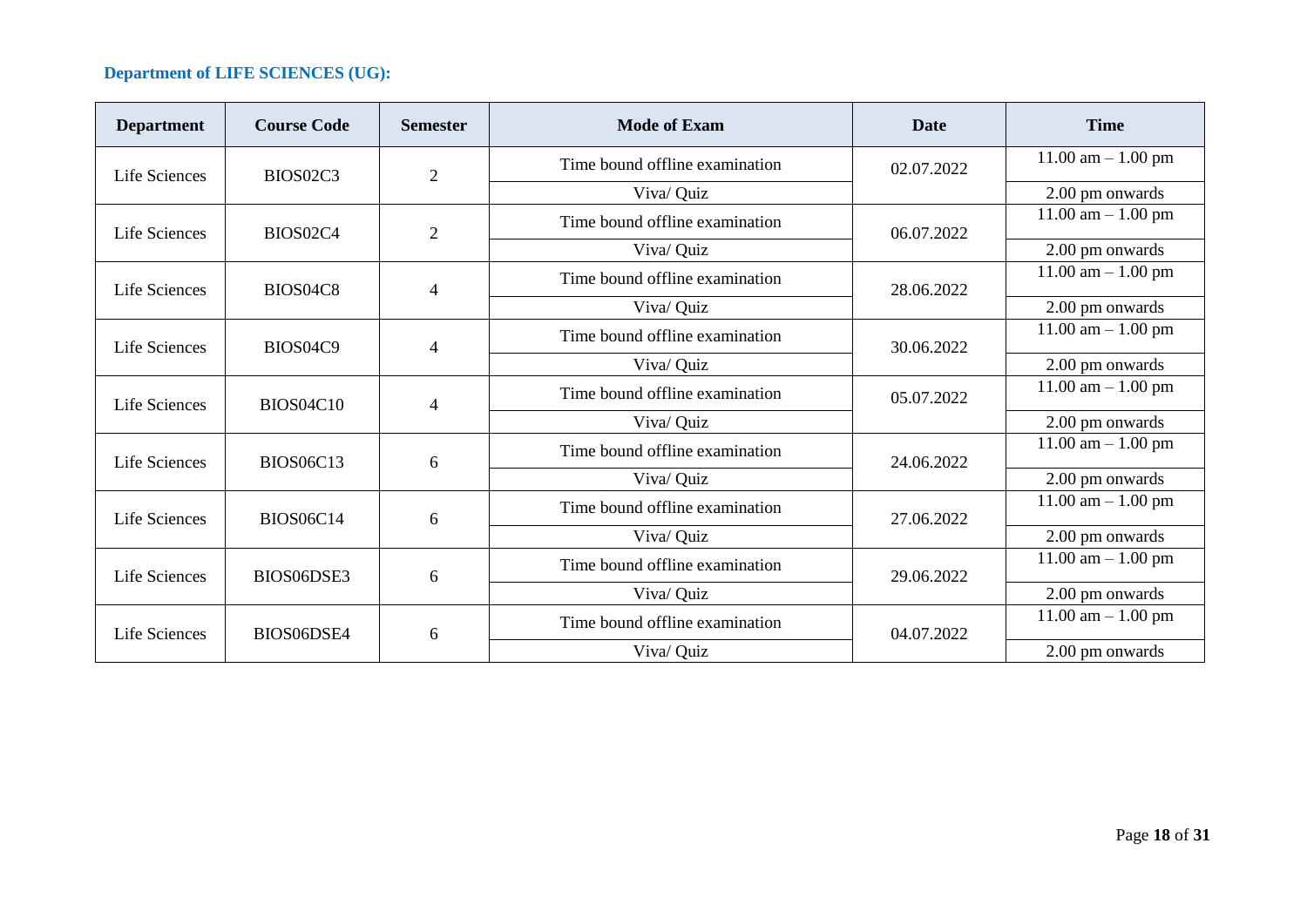# **Department of LIFE SCIENCES (PG):**

| <b>Department</b> | <b>Course Code</b> | <b>Semester</b> | <b>Mode of Exam</b>            | Date       | <b>Time</b>                   |
|-------------------|--------------------|-----------------|--------------------------------|------------|-------------------------------|
| Life Sciences     | <b>BIOS0801</b>    | $\bigcap$       | Time bound offline examination | 30.06.2022 | $2$ pm $-4$ pm                |
| Life Sciences     | <b>BIOS0802</b>    | ↑               | Time bound offline examination | 04.07.2022 | $2 \text{ pm} - 4 \text{ pm}$ |
| Life Sciences     | <b>BIOS0803</b>    | ◠               | Time bound offline examination | 06.07.2022 | $2$ pm $-4$ pm                |

### **Department of MATHEMATICS (UG):**

| <b>Department</b>  | <b>Course Code</b>  | <b>Semester</b> | <b>Mode of Exam</b>            | Date       | <b>Time</b>                   |
|--------------------|---------------------|-----------------|--------------------------------|------------|-------------------------------|
| Mathematics        | MATH02C3            | 2               | Time bound offline examination | 04.07.2022 | $2 \text{ pm} - 5 \text{ pm}$ |
| <b>Mathematics</b> | MATH02C4            | 2               | Time bound offline examination | 06.07.2022 | $2 \text{ pm} - 5 \text{ pm}$ |
| Mathematics        | MATH04C8            | $\overline{4}$  | Time bound offline examination | 24.06.2022 | $2 \text{ pm} - 5 \text{ pm}$ |
| <b>Mathematics</b> | MATH04C9            | 4               | Time bound offline examination | 27.06.2022 | $2 \text{ pm} - 5 \text{ pm}$ |
| <b>Mathematics</b> | MATH04C10           | 4               | Time bound offline examination | 29.06.2022 | $2 \text{ pm} - 5 \text{ pm}$ |
| Mathematics        | MATH04SEC2          | 4               | Time bound offline examination | 02.07.2022 | $2 \text{ pm} - 5 \text{ pm}$ |
| Mathematics        | <b>MATH06C13</b>    | 6               | Time bound offline examination | 28.06.2022 | $2 \text{ pm} - 5 \text{ pm}$ |
| <b>Mathematics</b> | <b>MATH06C14</b>    | 6               | Time bound offline examination | 30.06.2022 | $2 \text{ pm} - 5 \text{ pm}$ |
| Mathematics        | MATH06DSE3A         | 6               | Time bound offline examination | 05.07.2022 | $2 \text{ pm} - 5 \text{ pm}$ |
| <b>Mathematics</b> | MATH06DSE4<br>(A/B) | 6               | Time bound offline examination | 07.07.2022 | $2 \text{ pm} - 5 \text{ pm}$ |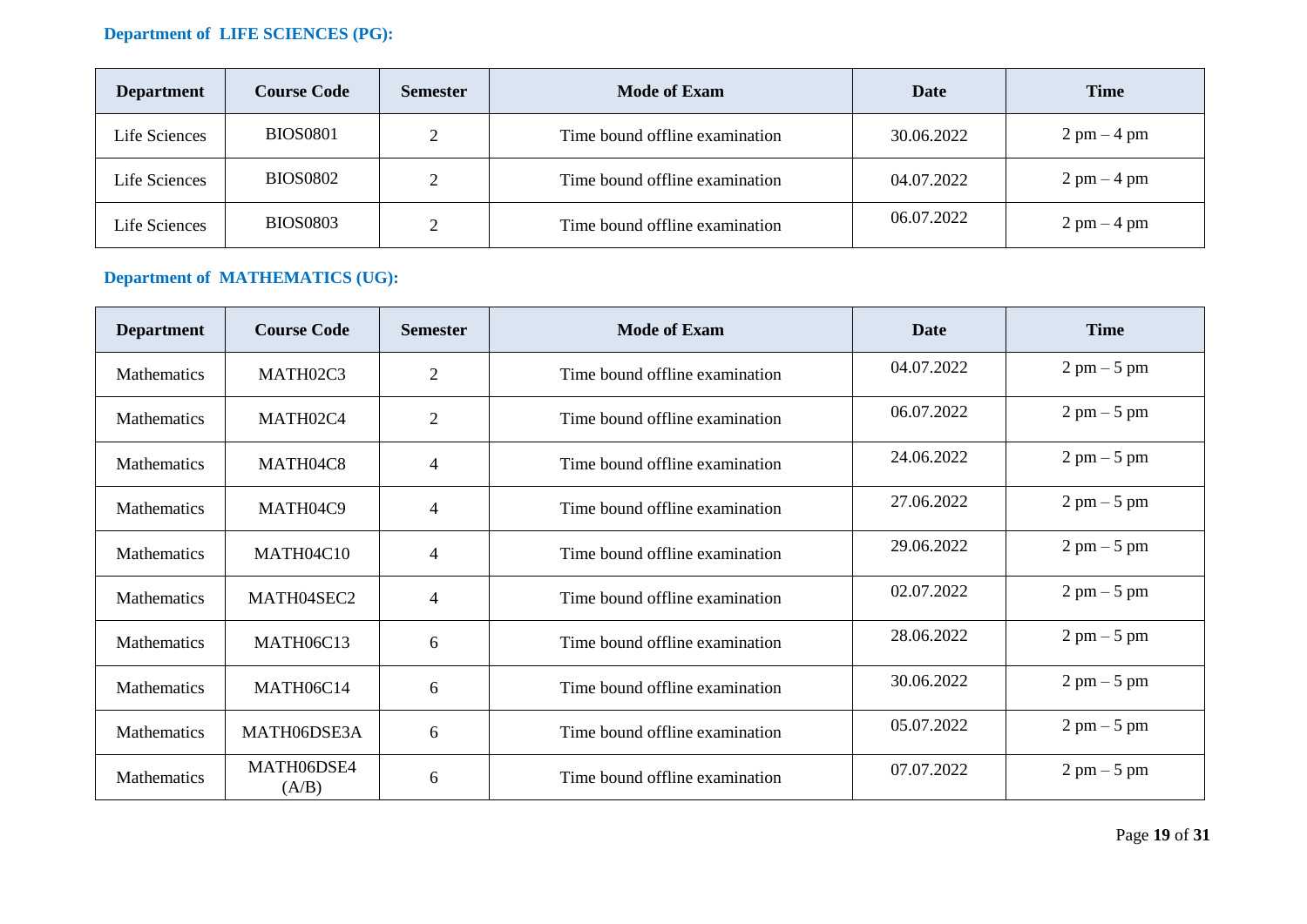#### **Department of MATHEMATICS (PG):**

| <b>Department</b>  | <b>Course Code</b> | <b>Semester</b> | <b>Mode of Exam</b>            | Date       | <b>Time</b>   |
|--------------------|--------------------|-----------------|--------------------------------|------------|---------------|
| Mathematics        | <b>MATH0801</b>    | $\overline{2}$  | Time bound offline examination | 29.06.2022 | 11 am $-1$ pm |
| Mathematics        | <b>MATH0802</b>    | $\overline{2}$  | Time bound offline examination | 02.07.2022 | 11 am $-1$ pm |
| Mathematics        | <b>MATH0803</b>    | $\overline{2}$  | Time bound offline examination | 04.07.2022 | 11 am $-1$ pm |
| Mathematics        | <b>MATH0891</b>    | $\overline{2}$  | Time bound offline examination | 06.07.2022 | 11 am $-1$ pm |
| Mathematics        | <b>MATH0892</b>    | $\overline{2}$  | Time bound offline examination | 08.07.2022 | 11 am $-1$ pm |
| <b>Mathematics</b> | <b>MATH1001</b>    | 4               | Time bound offline examination | 24.06.2022 | 11 am $-1$ pm |
| Mathematics        | <b>MATH1002</b>    | 4               | Time bound offline examination | 27.06.2022 | 11 am $-1$ pm |
| Mathematics        | <b>MATH1003</b>    | 4               | Time bound offline examination | 30.06.2022 | 11 am $-1$ pm |
| Mathematics        | <b>MATH1091</b>    | 4               | Time bound offline examination | 05.07.2022 | 11 am $-1$ pm |
| <b>Mathematics</b> | <b>MATH1092</b>    | 4               | Time bound offline examination | 07.07.2022 | 11 am $-1$ pm |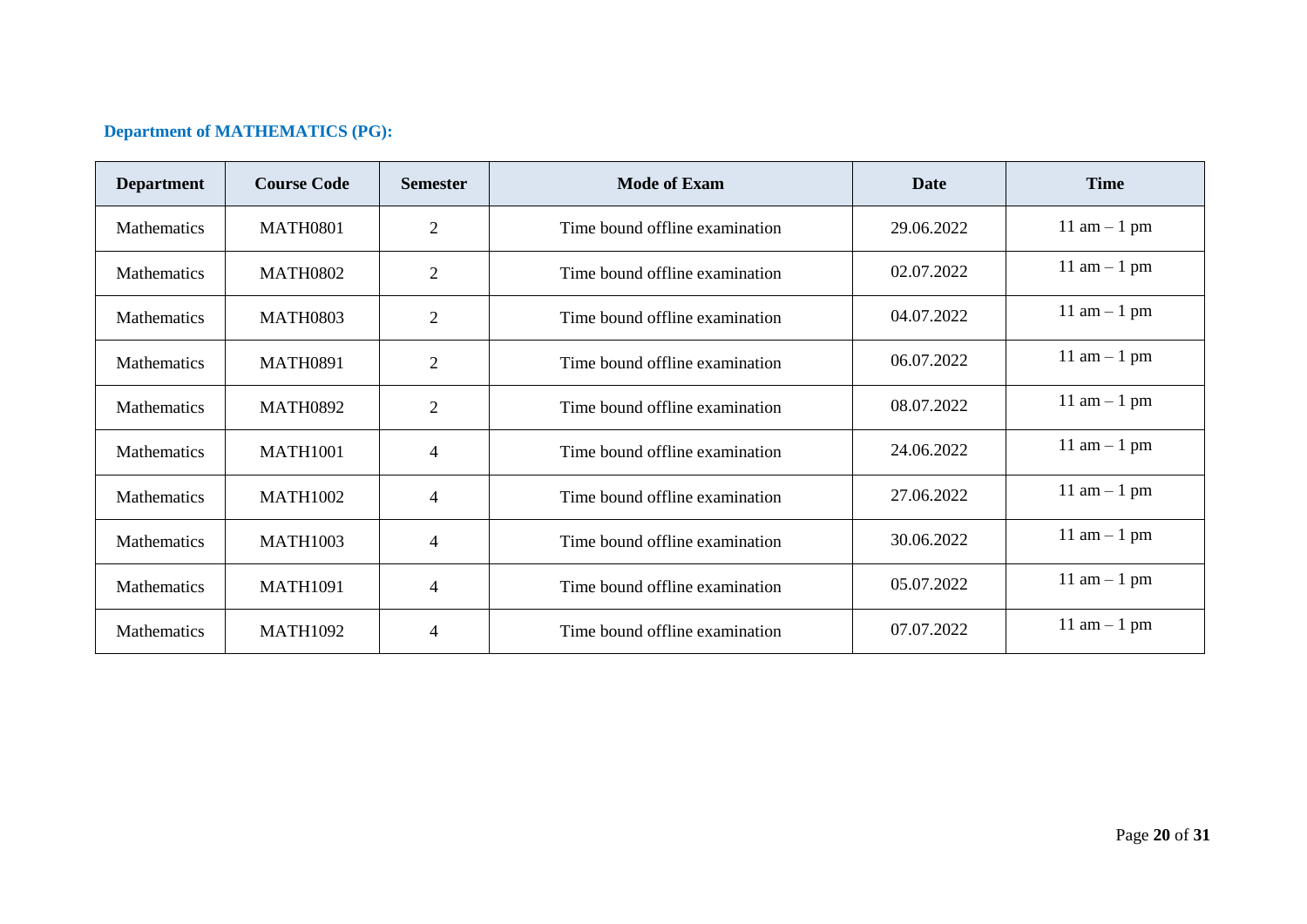# **Department of PERFORMING ARTS (UG):**

| <b>Department</b> | <b>Course Code</b> | <b>Semester</b> | <b>Mode of Exam</b>           | Date       | <b>Time</b>        | <b>Downloading and Submission time</b><br>(for online mode only)             |
|-------------------|--------------------|-----------------|-------------------------------|------------|--------------------|------------------------------------------------------------------------------|
| Performing Arts   | PFAR02C3           | $\overline{2}$  | Time bound online examination | 24.06.2022 | 10.30 am -12.30 pm | 15 mins for downloading before exam<br>and 45 mins for submission after exam |
| Performing Arts   | PFAR02C4           | $\overline{2}$  | Time bound online examination | 28.06.2022 | 2.30 pm - 4.30 pm  | 15 mins for downloading before exam<br>and 45 mins for submission after exam |
| Performing Arts   | PFAR04C8           | 4               | Time bound online examination | 27.06.2022 | 10.30 am -12.30 pm | 15 mins for downloading before exam<br>and 45 mins for submission after exam |
| Performing Arts   | PFAR04C9           | 4               | Time bound online examination | 30.06.2022 | 10.30 am -12.30 pm | 15 mins for downloading before exam<br>and 45 mins for submission after exam |
| Performing Arts   | PFAR04C10          | $\overline{4}$  | Time bound online examination | 05.07.2022 | 10.30 am -12.30 pm | 15 mins for downloading before exam<br>and 45 mins for submission after exam |
| Performing Arts   | PFAR04SEC2         | $\overline{4}$  | Time bound online examination | 23.06.2022 | 10.30 am -12.30 pm | 15 mins for downloading before exam<br>and 45 mins for submission after exam |
| Performing Arts   | <b>PFAR06C13</b>   | 6               | Time bound online examination | 28.06.2022 | 10.30 am -12.30 pm | 15 mins for downloading before exam<br>and 45 mins for submission after exam |
| Performing Arts   | PFAR06C14          | 6               | Time bound online examination | 05.07.2022 | 2.30 pm - 4.30 pm  | 15 mins for downloading before exam<br>and 45 mins for submission after exam |
| Performing Arts   | PFAR06DSE4         | 6               | Time bound online examination | 04.07.2022 | 10.30 am -12.30 pm | 15 mins for downloading before exam<br>and 45 mins for submission after exam |
| Performing Arts   | PFAR06DSE5         | 6               | <b>Assignment Submission</b>  | 06.07.2022 | Upto 16:00 hours   | <b>Assignment Submission</b>                                                 |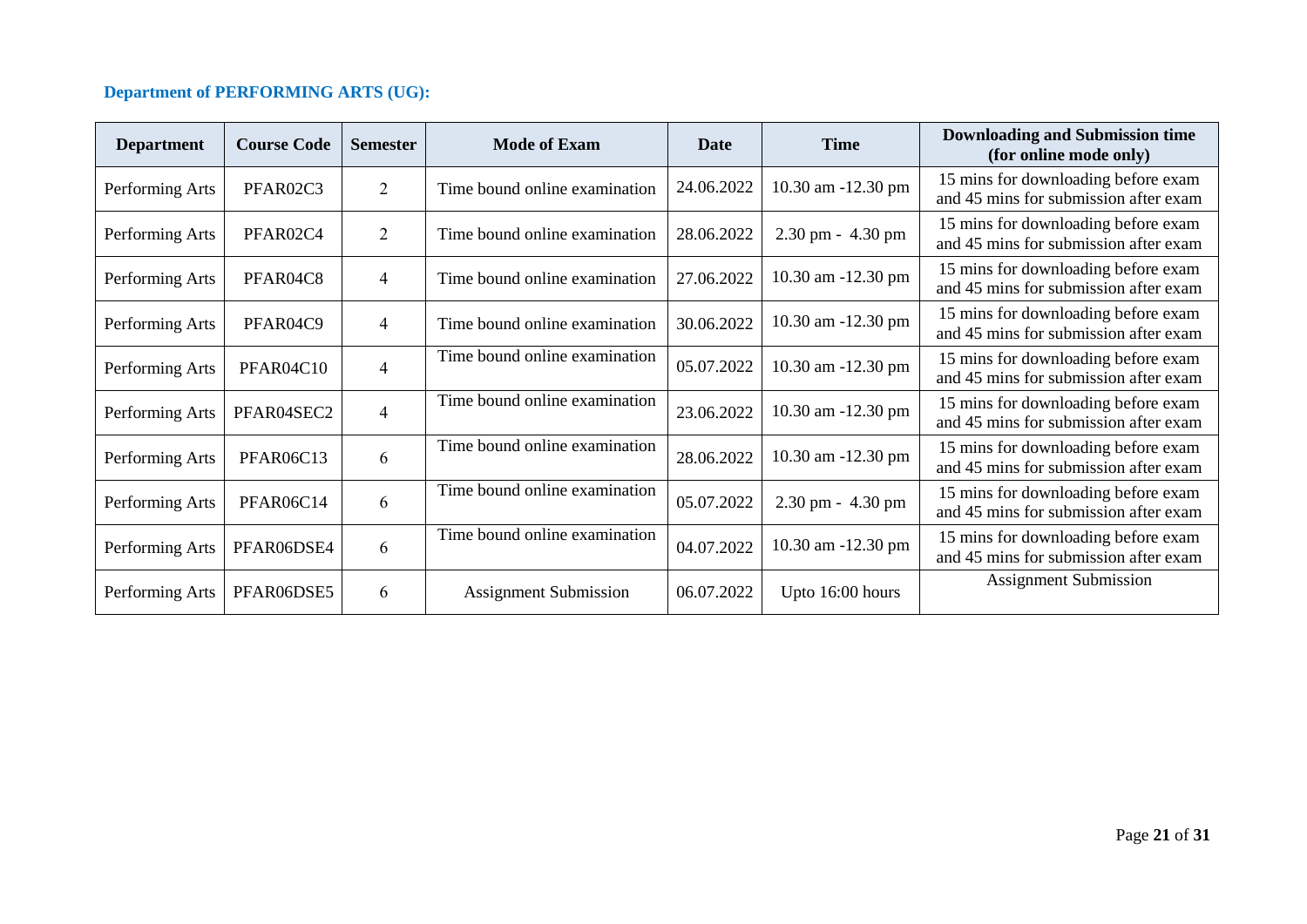# **Department of PERFORMING ARTS (PG):**

| <b>Department</b> | <b>Course Code</b> | <b>Semester</b> | <b>Mode of Exam</b>           | Date       | <b>Time</b>                         | <b>Downloading and Submission time</b><br>(for online mode only)             |
|-------------------|--------------------|-----------------|-------------------------------|------------|-------------------------------------|------------------------------------------------------------------------------|
| Performing Arts   | <b>PFAR0801</b>    | $\overline{2}$  | Time bound online examination | 24.06.2022 | 10.30 am -12.30 pm                  | 15 mins for downloading before exam<br>and 45 mins for submission after exam |
| Performing Arts   | <b>PFAR0802</b>    | $\overline{2}$  | Time bound online examination | 27.06.2022 | 10.30 am -12.30 pm                  | 15 mins for downloading before exam<br>and 45 mins for submission after exam |
| Performing Arts   | <b>PFAR0803</b>    | $\overline{2}$  | Time bound online examination | 30.06.2022 | 10.30 am -12.30 pm                  | 15 mins for downloading before exam<br>and 45 mins for submission after exam |
| Performing Arts   | <b>PFAR0891</b>    | $\overline{2}$  | Time bound online examination | 04.07.2022 | 10.30 am -12.30 pm                  | 15 mins for downloading before exam<br>and 45 mins for submission after exam |
| Performing Arts   | <b>PFAR1001</b>    | $\overline{4}$  | Time bound online examination | 24.06.2022 | $2.30 \text{ pm} - 4.30 \text{ pm}$ | 15 mins for downloading before exam<br>and 45 mins for submission after exam |
| Performing Arts   | <b>PFAR1002</b>    | $\overline{4}$  | Time bound online examination | 27.06.2022 | 2.30 pm - 4.30 pm                   | 15 mins for downloading before exam<br>and 45 mins for submission after exam |
| Performing Arts   | <b>PFAR1003</b>    | $\overline{4}$  | Time bound online examination | 30.06.2022 | 2.30 pm - 4.30 pm                   | 15 mins for downloading before exam<br>and 45 mins for submission after exam |
| Performing Arts   | <b>PFAR1091</b>    | $\overline{4}$  | Time bound online examination | 04.07.2022 | $2.30 \text{ pm} - 4.30 \text{ pm}$ | 15 mins for downloading before exam<br>and 45 mins for submission after exam |
| Performing Arts   | <b>PFAR1092</b>    | 4               | <b>Assignment Submission</b>  | 06.07.2022 | Upto 16:00 hours                    |                                                                              |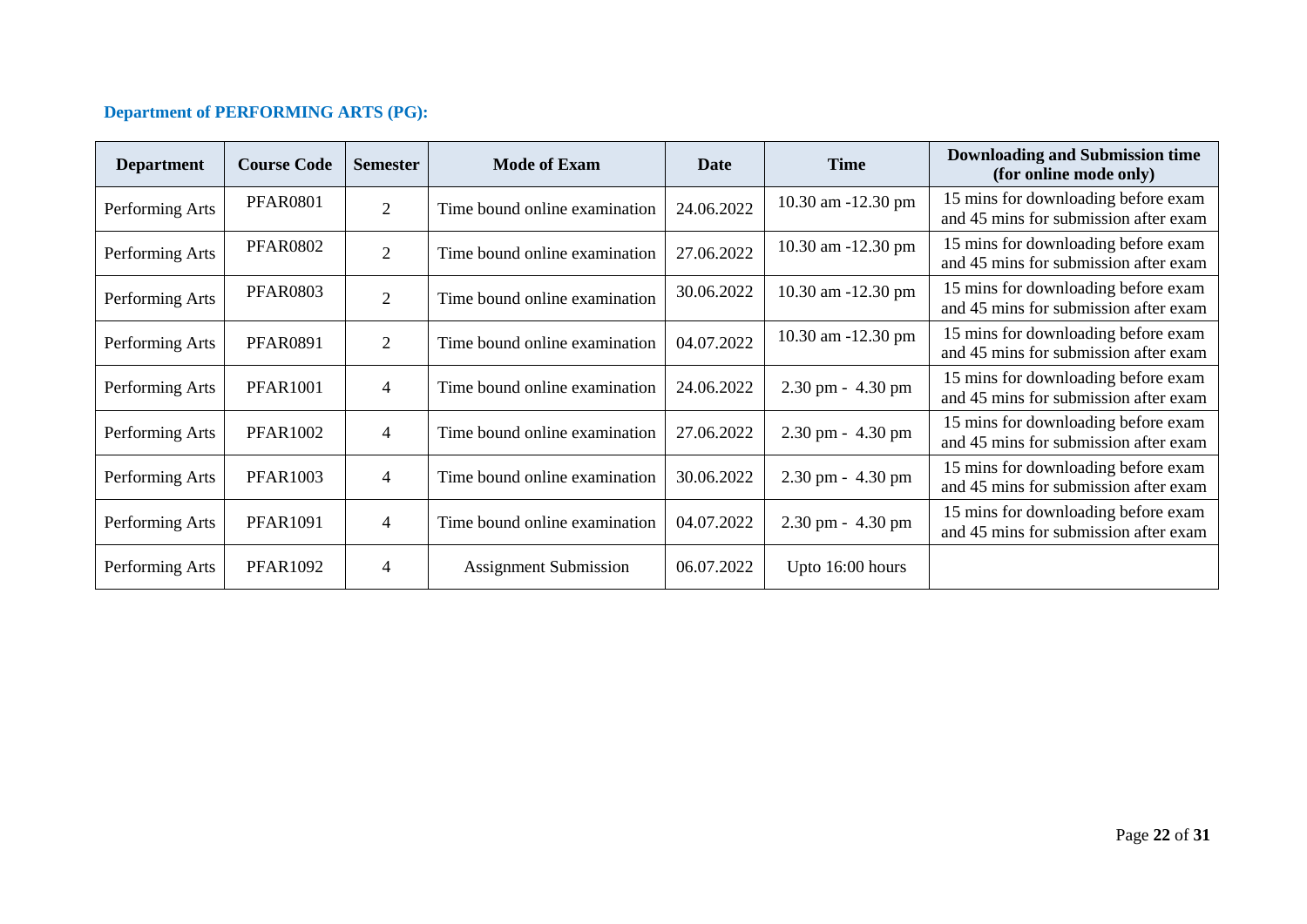# **Department of PHILOSOPHY (UG):**

| <b>Department</b> | <b>Course Code</b>  | <b>Semester</b> | <b>Mode of Exam</b>                               | <b>Date</b> | <b>Time</b>                       |
|-------------------|---------------------|-----------------|---------------------------------------------------|-------------|-----------------------------------|
| Philosophy        | PHIL02C3            | $\overline{2}$  | Time Bound offline examination                    | 24.06.2022  | $10 \text{ am} - 12 \text{ noon}$ |
| Philosophy        | PHIL02C4            | $\overline{2}$  | Time Bound offline examination                    | 28.06.2022  | 10am - 12noon                     |
| Philosophy        | PHIL04C8            | 4               | Time Bound offline examination                    | 27.06.2022  |                                   |
| Philosophy        | PHIL04C9            | 4               | Time Bound offline examination                    | 29.06.2022  |                                   |
| Philosophy        | PHIL04C10           | 4               | Time Bound offline examination                    | 30.06.2022  | 10am - 12noon                     |
| Philosophy        | PHIL04SEC           | $\overline{4}$  | Time Bound offline Submission and<br>Presentation | 05.07.2022  | 10am - 12noon                     |
| Philosophy        | <b>PHIL06C13</b>    | 6               | Time Bound offline examination                    | 24.06.2022  | $2pm - 4pm$                       |
| Philosophy        | PHIL06C14           | 6               | Time Bound offline examination                    | 27.06.2022  | $2pm - 4pm$                       |
| Philosophy        | PHIL06DSE3<br>(A/B) | 6               | Time Bound offline examination                    | 29.06.2022  | $2pm-4$ pm                        |
| Philosophy        | PHIL06DSE4<br>(A/B) | 6               | Time Bound offline examination                    | 30.06.2022  | $2pm - 4pm$                       |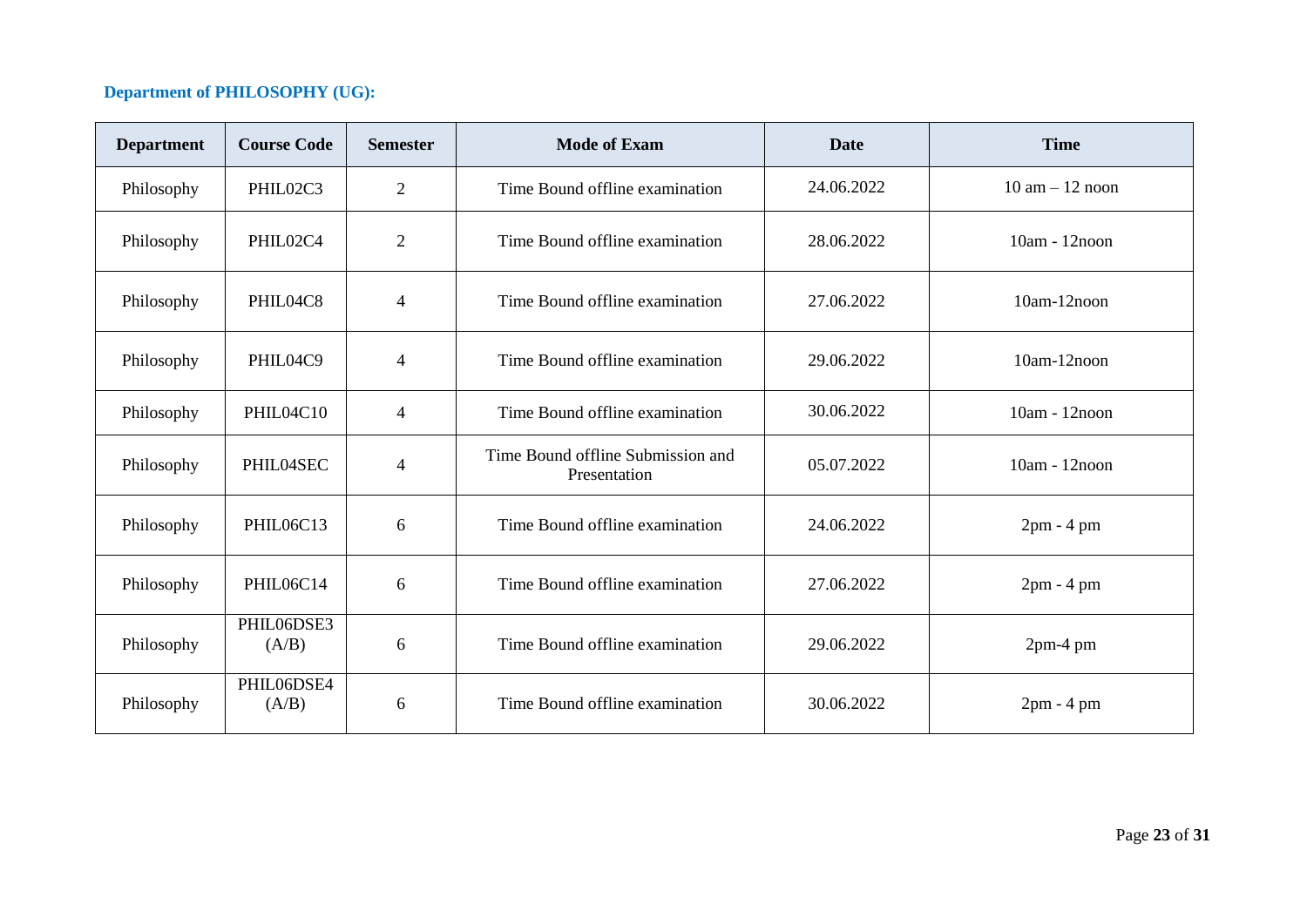# **Department of PHILOSOPHY (PG):**

| <b>Department</b> | <b>Course Code</b>       | <b>Semester</b> | <b>Mode of Exam</b>                               | <b>Date</b> | <b>Time</b>      |
|-------------------|--------------------------|-----------------|---------------------------------------------------|-------------|------------------|
| Philosophy        | <b>PHIL0801</b>          | $\mathbf{2}$    | Time bound offline examination                    | 27.06.2022  | $2pm - 4pm$      |
| Philosophy        | <b>PHIL0802</b>          | $\overline{2}$  | Time bound offline examination                    | 28.06.2022  | $2pm - 4pm$      |
| Philosophy        | <b>PHIL0803</b>          | $\overline{2}$  | Time bound offline examination                    | 30.06.2022  | $2pm - 4pm$      |
| Philosophy        | <b>PHIL0804</b>          | $\mathbf{2}$    | Time bound offline examination                    | 04.07.2022  | $2pm - 4pm$      |
| Philosophy        | PHIL0881 (Sessional)     | $\overline{2}$  | Time bound offline Submission and<br>Presentation | 05.07.2022  | $10am - 5pm$     |
| Philosophy        | <b>PHIL1001</b>          | $\overline{4}$  | Time bound offline examination                    | 24.06.2022  | 10am - 12noon    |
| Philosophy        | <b>PHIL1002</b>          | 4               | Time bound offline examination                    | 29.06.2022  | $10am - 12n$ oon |
| Philosophy        | <b>PHIL1003</b><br>(A/C) | 4               | Time bound offline examination                    | 30.06.2022  | 10am - 12noon    |
| Philosophy        | <b>PHIL1004</b><br>(A/C) | 4               | Time bound offline examination                    | 04.07.2022  | 10am - 12noon    |
| Philosophy        | PHIL1081(Sessional)      | 4               | Time bound offline submission and<br>Presentation | 06.07.2022  | 10am - 12noon    |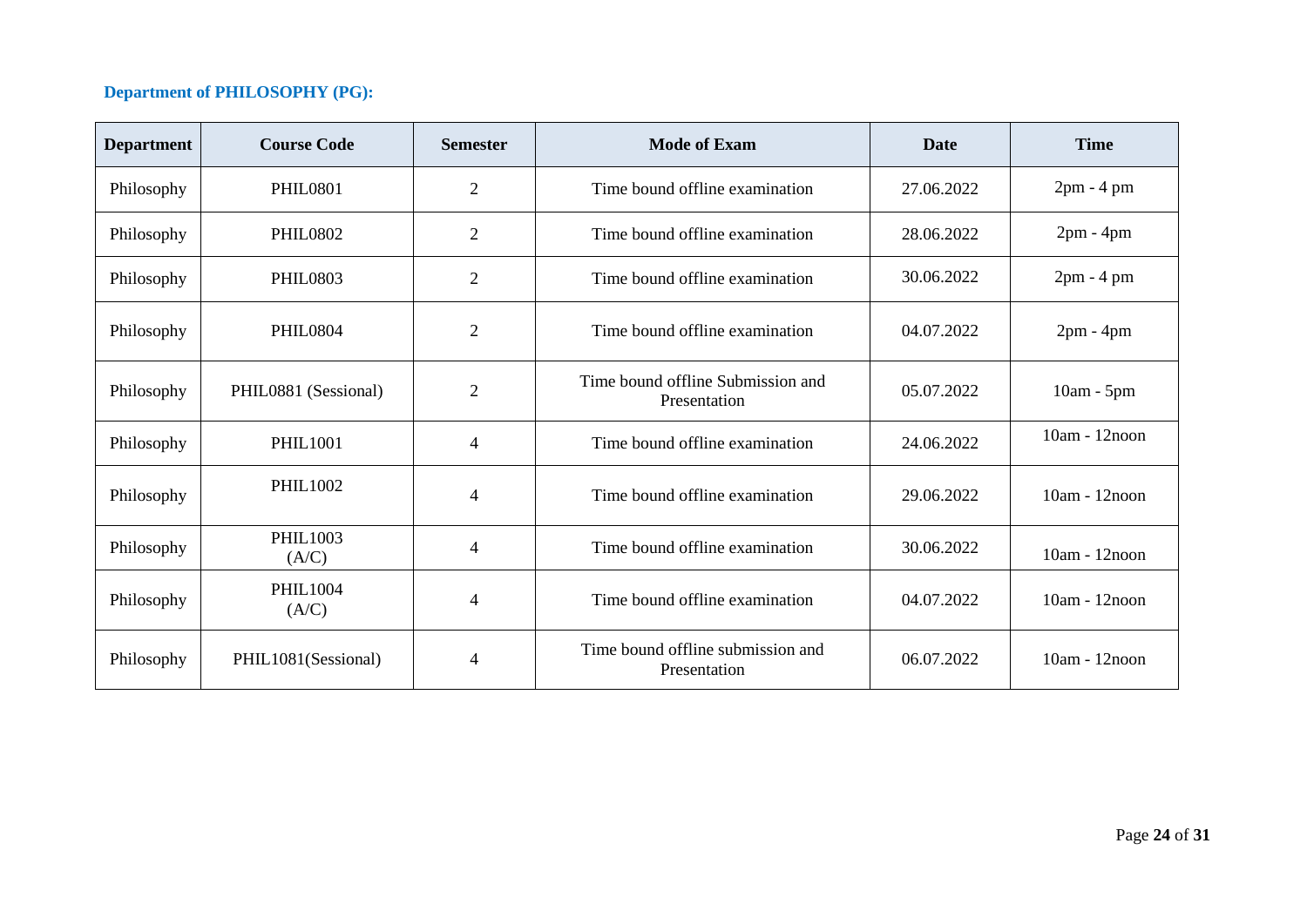# **Department of PHYSICS (UG):**

| <b>Department</b> | <b>Course Code</b> | <b>Semester</b> | <b>Mode of Exam</b>            | Date       | Time & Venue                   |
|-------------------|--------------------|-----------------|--------------------------------|------------|--------------------------------|
| Physics           | PHYS02C3           | $\overline{2}$  | Time bound offline examination | 28.06.2022 | $10 \text{ am} - 1 \text{ pm}$ |
| Physics           | PHYS02C4           | $\overline{2}$  | Time bound offline examination | 30.06.2022 | $10 \text{ am} - 1 \text{ pm}$ |
| Physics           | PHYS04C8           | 4               | Time bound offline examination | 24.06.2022 | $2 \text{ pm}-5 \text{ pm}$    |
| Physics           | PHYS04C9           | $\overline{4}$  | Time bound offline examination | 27.06.2022 | $2 \text{ pm}-5 \text{ pm}$    |
| Physics           | PHYS04C10          | 4               | Time bound offline examination | 29.06.2022 | $2 \text{ pm}-5 \text{ pm}$    |
| Physics           | PHYS04SEC2         | 4               | Time bound offline examination | 04.07.2022 | $2 \text{ pm}-5 \text{ pm}$    |
| Physics           | <b>PHYS06C13</b>   | 6               | Time bound offline examination | 24.06.2022 | $10 \text{ am} - 1 \text{ pm}$ |
| Physics           | <b>PHYS06C14</b>   | 6               | Time bound offline examination | 27.06.2022 | $10 \text{ am} - 1 \text{ pm}$ |
| Physics           | PHYS06DSE3A        | 6               | Time bound offline examination | 29.06.2022 | $10 \text{ am} - 1 \text{ pm}$ |
| Physics           | PHYS06DSE3B        | 6               | Time bound offline examination | 04.07.2022 | $10 \text{ am} - 1 \text{ pm}$ |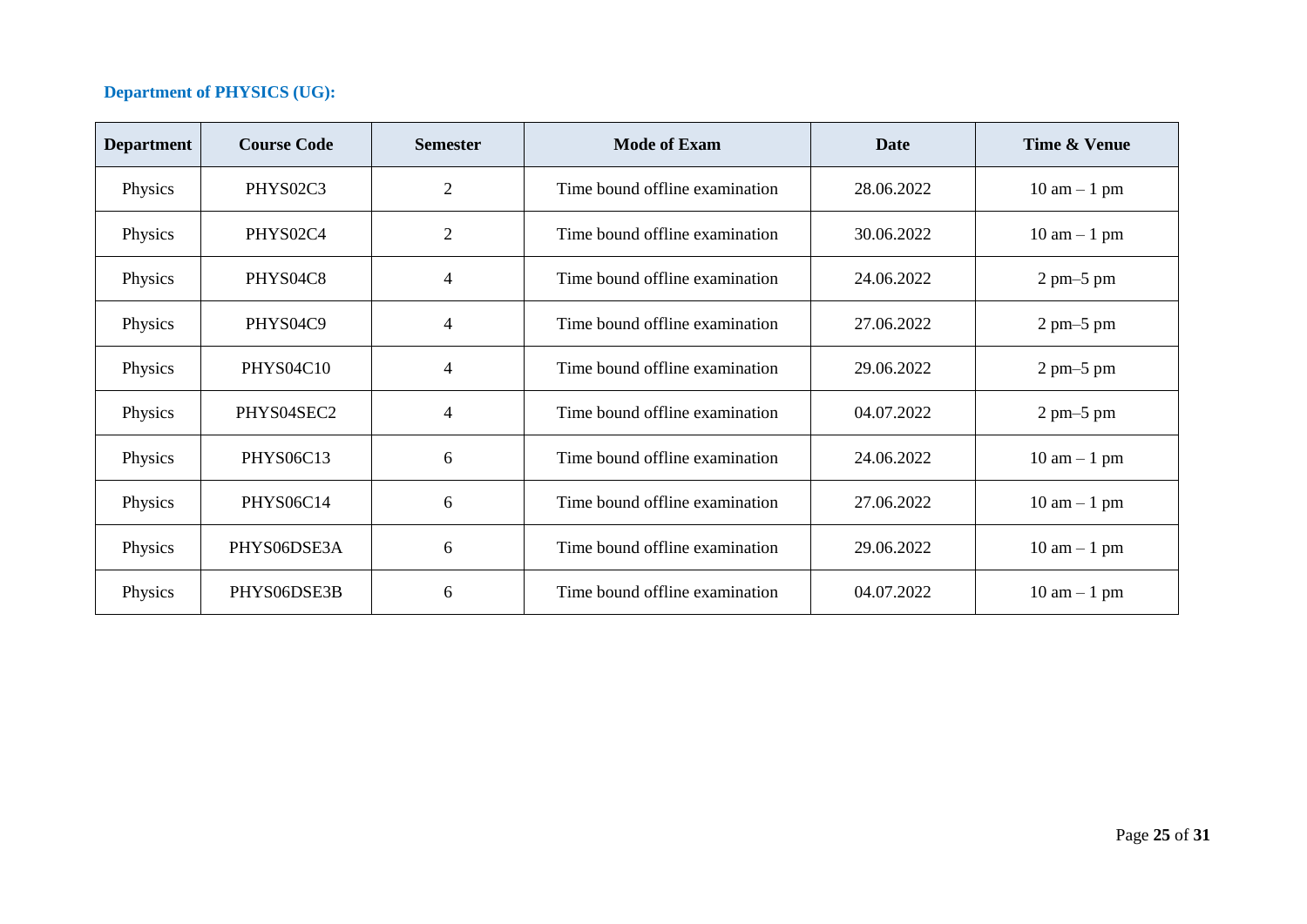# **Department of PHYSICS (PG):**

| <b>Department</b> | <b>Course Code</b> | <b>Semester</b> | <b>Mode of Exam</b>            | Date       | <b>Time</b>    |
|-------------------|--------------------|-----------------|--------------------------------|------------|----------------|
| Physics           | <b>PHYS0801</b>    | ◠<br>∠          | Time bound offline examination | 24.06.2022 | $2$ pm $-4$ pm |
| Physics           | <b>PHYS0802</b>    | ↑               | Time bound offline examination | 27.06.2022 | $2$ pm $-4$ pm |
| Physics           | <b>PHYS0803</b>    |                 | Time bound offline examination | 30.06.2022 | $2$ pm $-4$ pm |
| Physics           | <b>PHYS1001</b>    | 4               | Time bound offline examination | 04.07.2022 | $2$ pm $-4$ pm |

#### **Department of POLITICAL SCIENCE (UG):**

| <b>Department</b>        | <b>Course Code</b> | <b>Semester</b> | <b>Mode of Exam</b>            | Date     | <b>Time</b>     |
|--------------------------|--------------------|-----------------|--------------------------------|----------|-----------------|
| <b>Political Science</b> | POLS02C3           | $\overline{2}$  | Time bound offline examination | 24.06.22 | $11am - 1pm$    |
| <b>Political Science</b> | POLS02C4           | $\overline{2}$  | Time bound offline examination | 28.06.22 | $11am - 1pm$    |
| <b>Political Science</b> | POLS04C8           | $\overline{4}$  | Time bound offline examination | 27.06.22 | $11am - 1pm$    |
| <b>Political Science</b> | POLS04C9           | 4               | Time bound offline examination | 29.06.22 | $11am - 1pm$    |
| <b>Political Science</b> | POLS04C10          | 4               | Time bound offline examination | 04.07.22 | $11$ am $-1$ pm |
| <b>Political Science</b> | POLS06C13          | 6               | Time bound offline examination | 24.06.22 | $2pm-4pm$       |
| <b>Political Science</b> | POLS06C14          | 6               | Time bound offline examination | 27.06.22 | $2pm-4pm$       |
| <b>Political Science</b> | POLS06DSE3B        | 6               | Time bound offline examination | 29.06.22 | $2pm - 4pm$     |
| <b>Political Science</b> | POLS06DSE4A        | 6               | Time bound offline examination | 04.07.22 | $2pm - 4pm$     |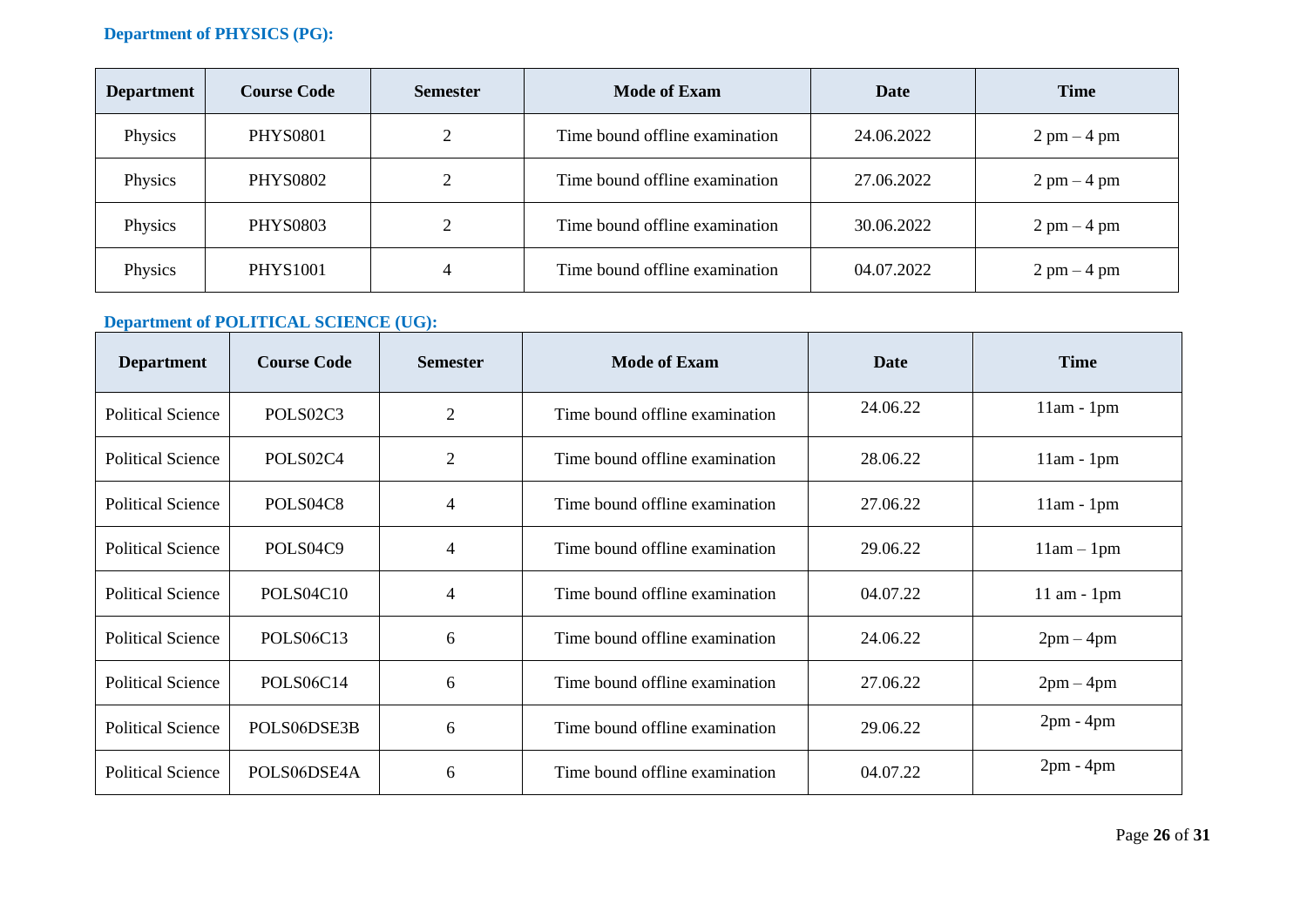#### **Department of POLITICAL SCIENCE (PG):**

| <b>Department</b>        | <b>Course Code</b> | <b>Semester</b> | <b>Mode of Exam</b>            | <b>Date</b> | <b>Time</b>                  |
|--------------------------|--------------------|-----------------|--------------------------------|-------------|------------------------------|
| <b>Political Science</b> | <b>POLS0801</b>    | $\overline{2}$  | Time bound offline examination | 24.06.22    | $11am - 1pm$                 |
| <b>Political Science</b> | POLS0802           | $\overline{2}$  | Time bound offline examination | 27.06.22    | $11am - 1pm$                 |
| <b>Political Science</b> | <b>POLS0803</b>    | $\overline{2}$  | Time bound offline examination | 29.06.22    | $11am - 1pm$                 |
| <b>Political Science</b> | <b>POLS0804</b>    | $\overline{2}$  | Time bound offline examination | 04.07.22    | $11$ am $-1$ pm              |
| <b>Political Science</b> | <b>POLS1001</b>    | 4               | Time bound offline examination | 24.06.22    | $2 \text{ pm} - 4 \text{pm}$ |
| <b>Political Science</b> | POLS1002           | 4               | Time bound offline examination | 27.06.22    | $2pm-4pm$                    |
| <b>Political Science</b> | <b>POLS1003b</b>   | 4               | Time bound offline examination | 29.06.22    | $2pm - 4pm$                  |
| <b>Political Science</b> | POLS1004e          | 4               | Time bound offline examination | 04.07.22    | $2pm - 4pm$                  |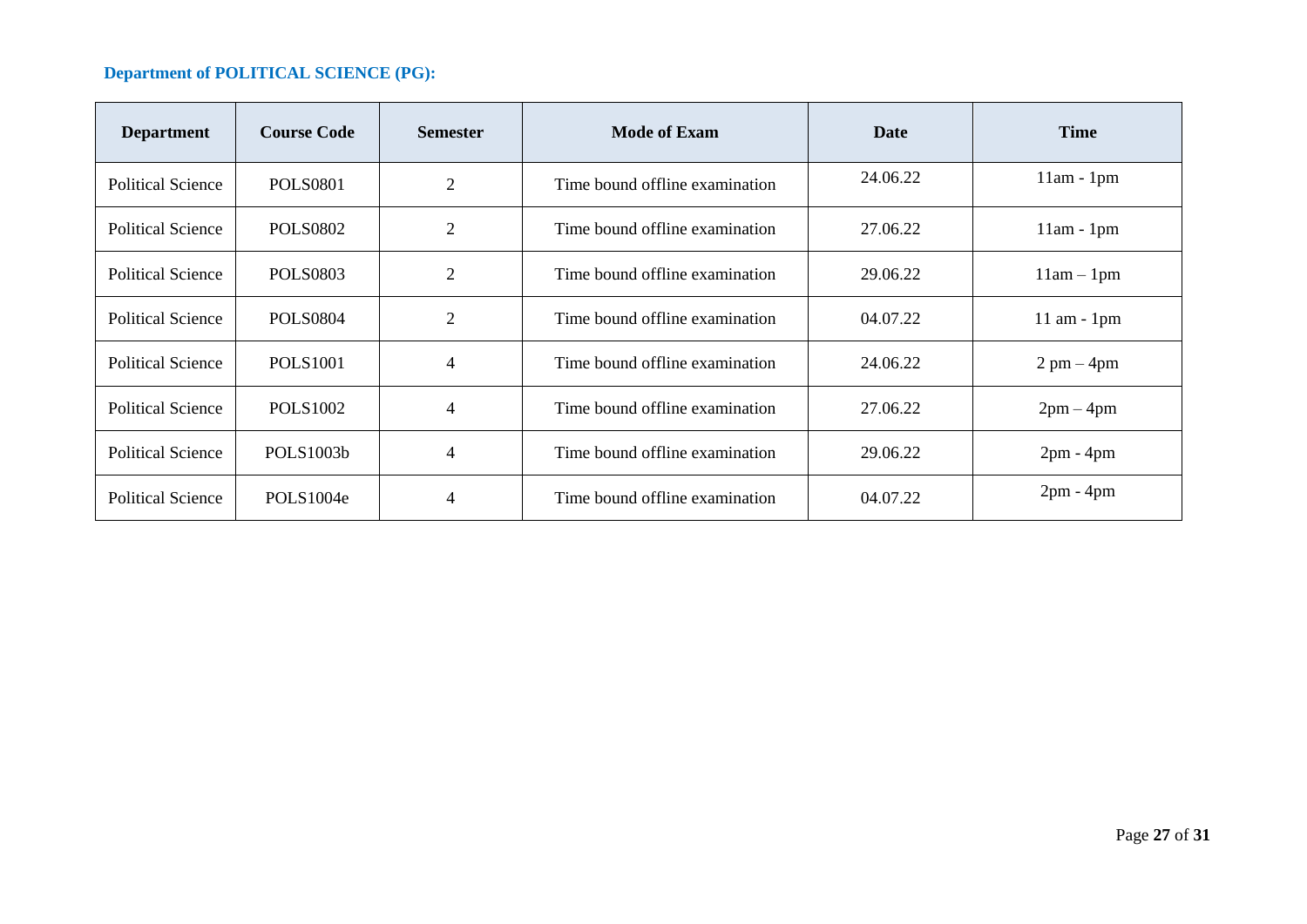# **Department of Sociology (UG):**

| <b>Department</b> | <b>Course Code</b> | <b>Semester</b> | <b>Mode of Exam</b>            | Date       | <b>Time</b>                   |
|-------------------|--------------------|-----------------|--------------------------------|------------|-------------------------------|
| Sociology         | SOCL02C3           | $\overline{2}$  | Time bound offline examination | 24.06.2022 | $11$ am $-1$ pm               |
| Sociology         | SOCL02C4           | $\overline{2}$  | Time bound offline examination | 27.06.2022 | $11$ am $-1$ pm               |
| Sociology         | SOCL04C8           | 4               | Time bound offline examination | 24.06.2022 | $2 \text{ pm} - 4 \text{ pm}$ |
| Sociology         | SOCL04C9           | 4               | Time bound offline examination | 27.06.2022 | $2 \text{ pm} - 4 \text{ pm}$ |
| Sociology         | SOCL04C10          | 4               | Time bound offline examination | 29.06.2022 | $2 \text{ pm} - 4 \text{ pm}$ |
| Sociology         | SOCL06C13          | 6               | Time bound offline examination | 28.06.2022 | $11$ am $-1$ pm               |
| Sociology         | SOCL06C14          | 6               | Time bound offline examination | 30.06.2022 | $11$ am $-1$ pm               |
| Sociology         | SOCL06DSE3         | 6               | Time bound offline examination | 04.07.2022 | $11$ am $-1$ pm               |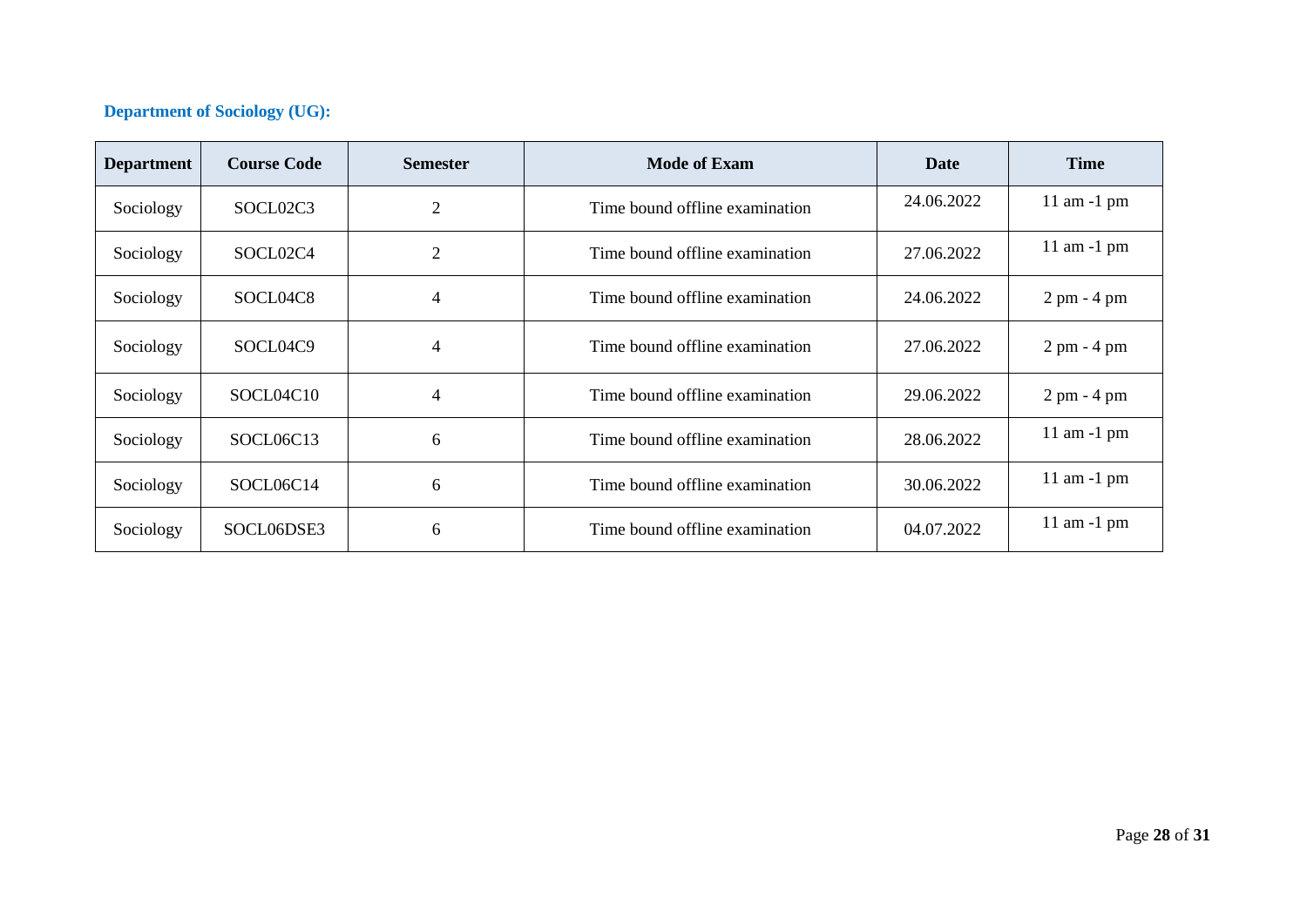# **Department of Sociology (PG):**

| <b>Department</b> | <b>Course Code</b>   | <b>Semester</b> | <b>Mode of Exam</b>            | Date       | <b>Time</b>                   |
|-------------------|----------------------|-----------------|--------------------------------|------------|-------------------------------|
| Sociology         | SOCL0801             | $\overline{2}$  | Time bound offline examination | 28.06.2022 | $11$ am $-1$ pm               |
| Sociology         | <b>SOCL0802</b>      | $\overline{2}$  | Time bound offline examination | 30.06.2022 | $11$ am $-1$ pm               |
| Sociology         | SOCL0803             | $\overline{2}$  | Time bound offline examination | 04.07.2022 | $11$ am $-1$ pm               |
| Sociology         | SOCL0804             | $\overline{2}$  | Time bound offline examination | 06.07.2022 | $11$ am $-1$ pm               |
| Sociology         | SOCL <sub>1001</sub> | 4               | Time bound offline examination | 30.06.2022 | $2 \text{ pm} - 4 \text{ pm}$ |
| Sociology         | SOCL <sub>1002</sub> | 4               | Time bound offline examination | 04.07.2022 | $2 \text{ pm} - 4 \text{ pm}$ |
| Sociology         | SOCL <sub>1003</sub> | 4               | Time bound offline examination | 06.07.2022 | $2 \text{ pm} - 4 \text{ pm}$ |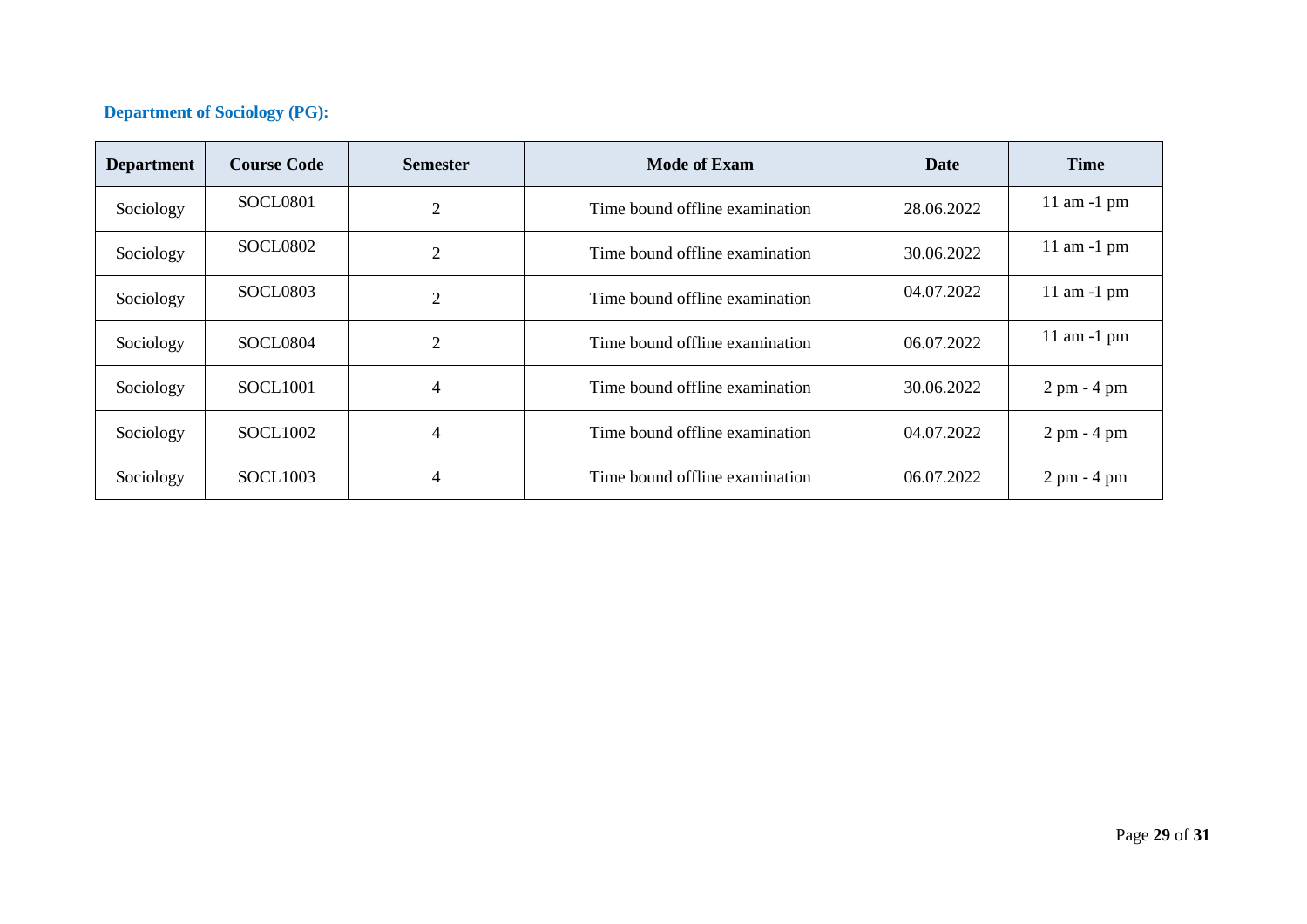#### **Department of STATISTICS (UG):**

| <b>Department</b> | <b>Course Code</b> | <b>Semester</b> | <b>Mode of Exam</b>            | Date       | <b>Time</b>                    |
|-------------------|--------------------|-----------------|--------------------------------|------------|--------------------------------|
| <b>Statistics</b> | STAT02C3           | $\overline{2}$  | Time bound offline examination | 29.06.2022 | $10 \text{ am} - 1 \text{ pm}$ |
| <b>Statistics</b> | STAT02C4           | $\overline{2}$  | Time bound offline examination | 06.07.2022 | $10 \text{ am} - 1 \text{ pm}$ |
| <b>Statistics</b> | STAT04C8           | $\overline{4}$  | Time bound offline examination | 28.06.2022 | $10 \text{ am} - 1 \text{ pm}$ |
| <b>Statistics</b> | STAT04C9           | 4               | Time bound offline examination | 02.07.2022 | $10 \text{ am} - 1 \text{ pm}$ |
| <b>Statistics</b> | STAT04C10          | 4               | Time bound offline examination | 05.07.2022 | $10 \text{ am} - 1 \text{ pm}$ |
| <b>Statistics</b> | <b>STAT06C13</b>   | 6               | Time bound offline examination | 24.06.2022 | $10 \text{ am} - 1 \text{ pm}$ |
| <b>Statistics</b> | STAT06C14          | 6               | Time bound offline examination | 27.06.2022 | $10 \text{ am} - 1 \text{ pm}$ |
| <b>Statistics</b> | STAT06DSE3         | 6               | Time bound offline examination | 30.06.2022 | $10 \text{ am} - 1 \text{ pm}$ |
| <b>Statistics</b> | STAT06DSE4(A/B)    | 6               | Time bound offline examination | 04.07.2022 | $10 \text{ am} - 1 \text{ pm}$ |